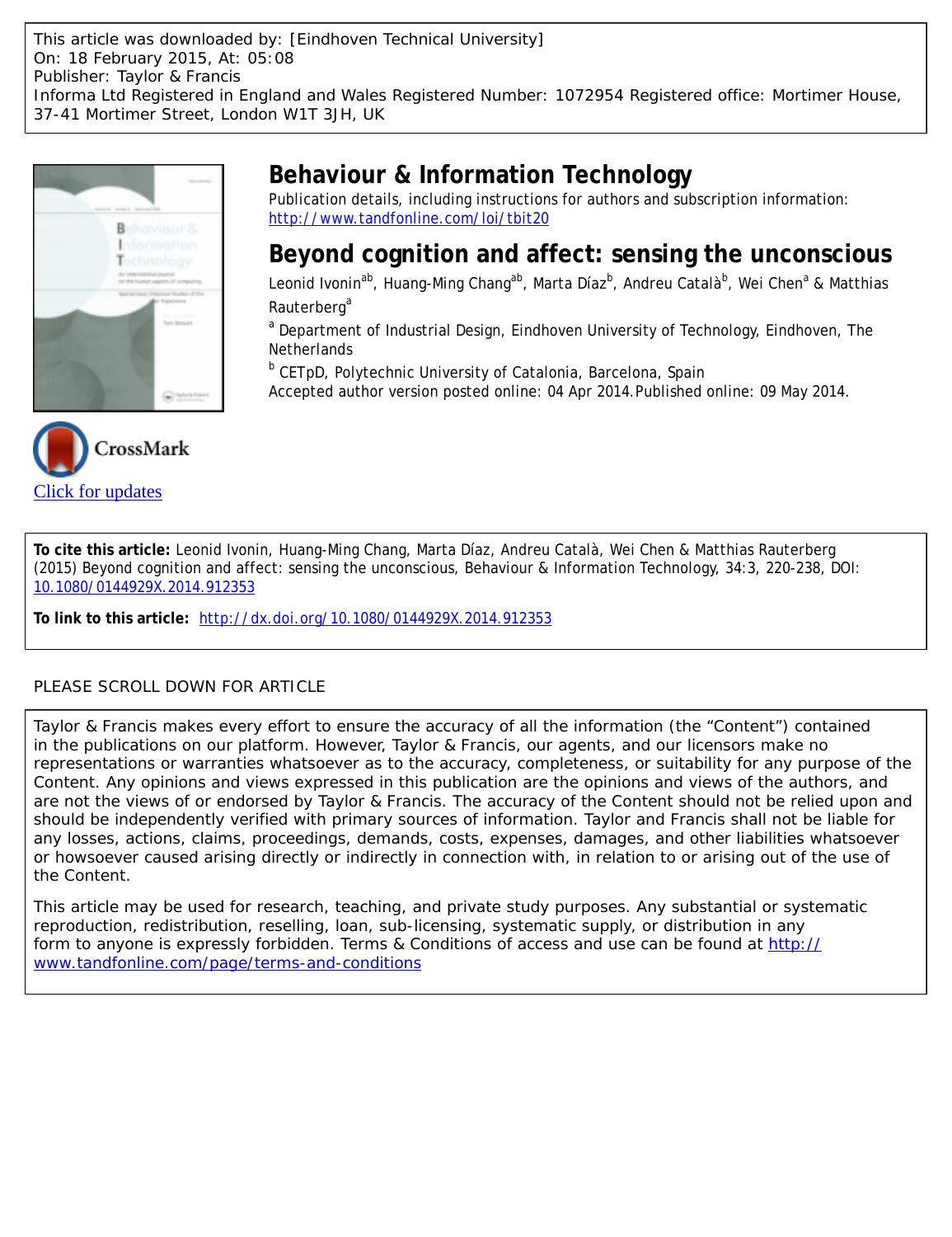

## **Beyond cognition and affect: sensing the unconscious**

Leonid Ivonin<sup>a,b∗</sup>, Huang-Ming Chang<sup>a,b</sup>, Marta Díaz<sup>b</sup>, Andreu Català<sup>b</sup>, Wei Chen<sup>a</sup> and Matthias Rauterberg<sup>a</sup>

*aDepartment of Industrial Design, Eindhoven University of Technology, Eindhoven, The Netherlands; bCETpD, Polytechnic University of Catalonia, Barcelona, Spain*

(*Received 13 June 2013; accepted 2 April 2014*)

In the past decade, research on human–computer interaction has embraced psychophysiological user interfaces that enhance awareness of computers about conscious cognitive and affective states of users and increase their adaptive capabilities. Still, human experience is not limited to the levels of cognition and affect but extends further into the realm of universal instincts and innate behaviours that form the collective unconscious. Patterns of instinctual traits shape archetypes that represent images of the unconscious. This study investigated whether seven various archetypal experiences of users lead to recognisable patterns of physiological responses. More specifically, the potential of predicting the archetypal experiences by a computer from physiological data collected with wearable sensors was evaluated. The subjects were stimulated to feel the archetypal experiences and conscious emotions by means of film clips. The physiological data included measurements of cardiovascular and electrodermal activities. Statistical analysis indicated a significant relationship between the archetypes portrayed in the videos and the physiological responses. Data mining methods enabled us to create between-subject prediction models that were capable of classifying four archetypes with an accuracy of up to 57.1%. Further analysis suggested that classification performance could be improved up to 70.3% in the case of seven archetypes by using within-subject models.

**Keywords:** affective computing; psychology; archetypes; modelling; unconscious

#### **1. Introduction**

One of the main goals and motivations in human–computer interaction (HCI) research is to allow people to interact with computer systems in a natural way. For this reason, the current research agenda in the field of HCI includes the investigation of specific communication capabilities and modalities, which supplement and expand more mature HCI interfaces, such as pointing or touch-based input devices. One of the closely studied interaction modalities is the realtime physiological data of users. This modality serves as a foundation for physiological computing, which is a mode of HCI where physiological data provide an input for a computer system [\(Fairclough 2009\)](#page-17-0). Physiological computing aims to measure user activity at cognitive [\(Duric](#page-17-0) *et al.* 2002) and affective [\(Picard 2000\)](#page-18-0) levels by analysing psychophysiological measurements, such as brain activity and skin conductance. Thus, unlike traditional interactions paradigms, it does not demand users to provide explicit input. The advantages of psychophysiological user interfaces, such as increased adaptive capability, effortless and, extended communication bandwidth, have attracted the attention of HCI researchers [\(Hudlicka 2003,](#page-17-0) [Pantic and Rothkrantz 2003,](#page-18-0) [Mandryk](#page-17-0) *et al.* 2006, [Fairclough 2009\)](#page-17-0) and have stimulated investigations associated with computer systems that can recognise and simulate human cognitive and affective

states [\(Scheirer](#page-18-0) *et al.* 2002, Lin *et al.* [2014,](#page-17-0) [McDuff](#page-17-0) *et al.* [2012\)](#page-17-0). Potential applications of physiological computing include the real-time assessment of mental workload (e.g. in the aviation industry [\(Wilson and Russell 2007\)](#page-18-0)) and the recognition of particular affective states (e.g. in tutoring and training [\(Mao and Li 2009\)](#page-17-0)).

HCI research has made considerable progress moving from simple interfaces based on the physical level of user activity to more advanced interaction paradigms empowered by physiological computing that take into account cognitive and affective states of users. In spite of these advances, user experience beyond the levels of cognition and affect, in the domain of ancestral instincts and inborn behaviours, is not well understood and remains a largely unexplored area of HCI with only a few exceptions [\(McLoone 2010,](#page-17-0) [Ivonin](#page-17-0) *et al.* 2013). Meanwhile, research in psychology [\(Bargh](#page-16-0) *et al.* 2001, [Bargh and Morsella 2008\)](#page-16-0) and recently in neuroscience [\(van Gaal and Lamme 2012\)](#page-18-0) has provided growing evidence that factors defining human experience are not limited to physical, cognitive, and affective levels. It is important to clarify that we refer here to conscious cognitive and affective states that have been the primary focus of investigation in affective and physiological computing. These states are characterised by the fact that awareness about them directly appears in consciousness of individuals.

<sup>∗</sup>Corresponding author. Email: [leonid.ivonin@gmail.com](mailto:leonid.ivonin@gmail.com)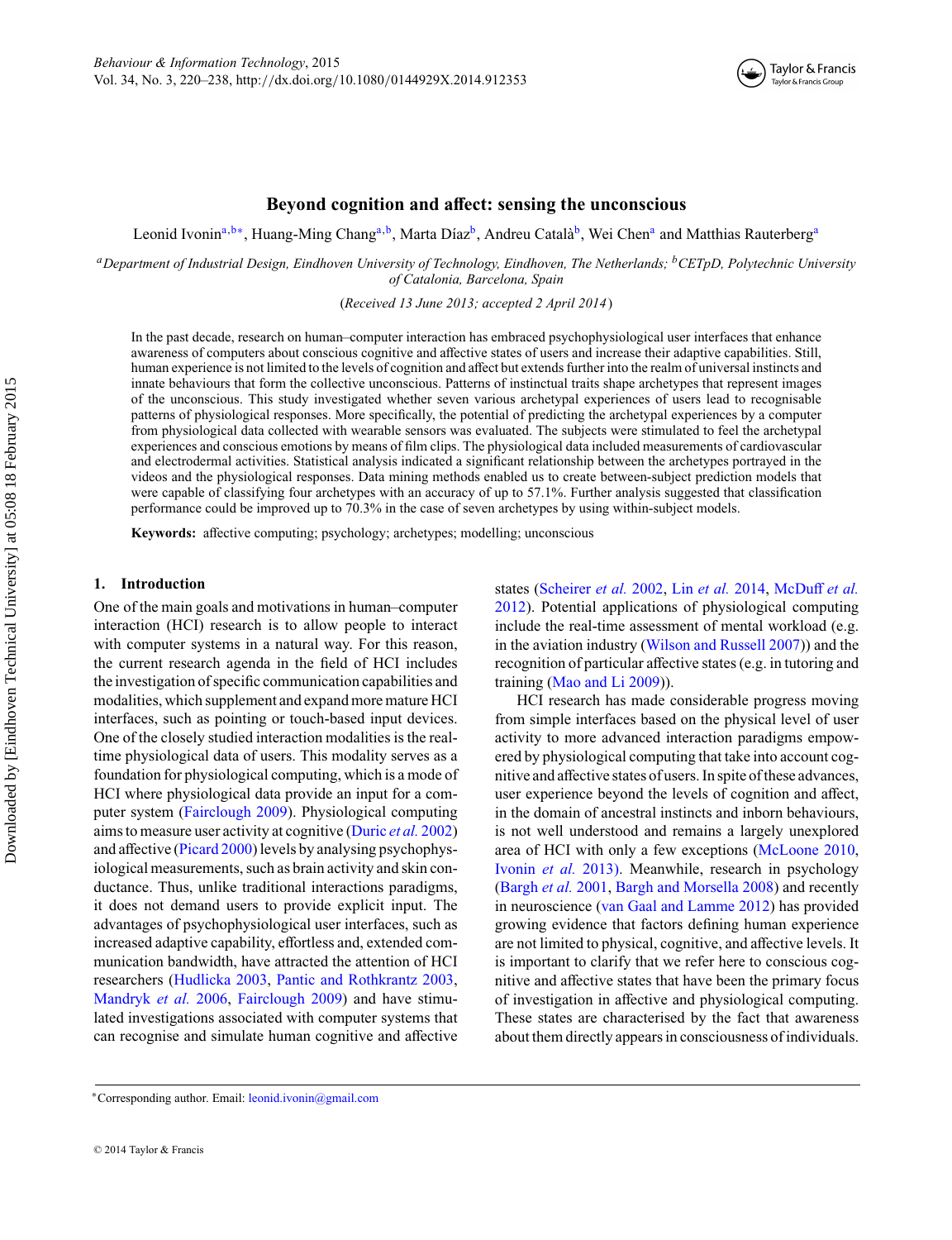On the other hand, there are higher order cognitive and affective processes to which individuals may have little or no direct introspective access [\(Wilson and Bar-Anan 2008\)](#page-18-0). This fact seems surprising and controversial, but the experimental findings suggest that people are not very well aware of and not able to report on their cognitive processes [\(Nis](#page-18-0)[bett and Wilson 1977\)](#page-18-0). Thus, a considerable part of human experience is tied to a deeper level of psyche, which due to unavailability for conscious awareness is conceptualised as the unconscious [\(Wilson and Bar-Anan 2008\)](#page-18-0). Since the phenomenon of the unconscious is still to be fully understood by the scientific community, there has not yet been an established definition developed. In order to avoid ambiguity and confusion, the unconscious mental processes have been operationally defined by Bargh and Morsella 'in terms of a lack of awareness of the influences or effects of a triggering stimulus and not of the triggering stimulus itself' [\(Bargh and Morsella 2008,](#page-16-0) p. 3). This definition emphasises the important distinction between unconscious and subliminal by resolving the common confusion about these two phenomena. People outside psychological science often equate the unconscious with processing of stimuli which are too weak or short to enter the conscious awareness and, therefore, are referred to as subliminal. In fact, unconscious information processing is not necessarily associated with presentations of subliminal stimuli and runs continuously as a parallel background process in the human mind [\(Rauterberg 2010\)](#page-18-0).

Carl Jung, a Swiss psychologist and psychiatrist, developed the concept of the unconscious further and proposed a theoretical framework of the psyche that included three levels [\(Sally 1994\)](#page-18-0): consciousness; the personal unconscious; and the collective unconscious. Consciousness is the external layer of the psyche consisting of those thoughts and emotions that are available for one's conscious recollection. The personal unconscious represents a repository for all of an individual's feelings, memories, knowledge, and thoughts that are not conscious at a given moment of time. They may be retrieved from the personal unconscious with a varying degree of difficulty that depends on how actively they are being repressed. The term 'collective' reflects the fact that this part of the unconscious is universal and has contents and modes of behaviour that are similar in all individuals [\(Jung 1981\)](#page-17-0). The collective unconscious does not develop individually but is inherited and accommodates innate behaviour patterns for survival and reproduction. Some researchers [\(Faber and Mayer 2009\)](#page-17-0) expressed an opinion that contents of the collective unconscious could also be learned by collective exposure to culture and the media that reproduces these archetypes consciously or subconsciously in their narrative structures.

Jung described the content of the collective unconscious as archetypes or pre-existent forms. Archetypes 'are seen as prototypical categories of objects, people, and situations that have been in existence across evolutionary time and across cultures' [\(Sally 1994,](#page-18-0) p. 291). Some examples of archetypes are: anima (the female aspect of the male psyche), mother, sky father, and wise old man [\(Nunn 1998\)](#page-18-0). According to Jung, there is a distinction between archetypal representations and archetypes themselves. While representation is simply what someone experiences when a concept of, for instance, sky father occurs in one's mind, archetypes themselves are different [\(Nunn 1998\)](#page-18-0). Jung regarded archetypes as a fundamentally unobservable configuration whose existence can be established empirically in a variety of forms [\(Jung 1981\)](#page-17-0). For instance, the archetype of mother may manifest itself in infinitely many forms and, yet, the one common characteristic of the 'mother-idea' always remains intact [\(Nunn 1998\)](#page-18-0). When an archetype becomes activated and is experienced with associated feelings and thoughts, it will result in a complex within the personal unconscious [\(Sally 1994\)](#page-18-0). According to Jung, a complex within the personal unconscious is an independently organised conglomeration of emotions and ideas that are specific to an individual and are products of interactions among a number of archetypes [\(Jung 1981,](#page-17-0) [Sally 1994\)](#page-18-0). In the context of this study, the unconscious experience related to particular archetypes will be referred to as the archetypal experience.

One of the first studies that made an attempt to explore the phenomenon of archetypes from an empirical perspective was conducted by Rosen *et al*[. \(1991\).](#page-18-0) In that experiment, the association between archetypal symbols and their meanings was tested based on the assumption that people have a collective unconscious memory. The experimental findings indicated that although the participants had little or no knowledge about the meaning of the archetypal symbols, their collective unconscious (archetypal) memory improved learning and recall of archetypal symbols. [Sotirova-Kohli](#page-18-0) *et al*[. \(2011\)](#page-18-0) replicated these results in a similar experiment where a set of Chinese Kanji symbols fulfilled the role of the archetypal symbols in the study described above. According to the data reported by the authors, the meaning of Chinese symbols seemed to be embedded in the archetypal memory of the subjects. Another study that adopted the empirical approach in exploration of the impact of the archetypal appearances on affective responses of people was performed by [Maloney \(1999\).](#page-17-0) The results suggested that archetypal themes could determine emotional responses in the participants. One of the latest experiments that considered the unconscious knowledge about archetypal symbols was reported by [Bradshaw and Storm \(2013\).](#page-16-0) The design of their study essentially followed the one introduced by Rosen *et al*[. \(1991\),](#page-18-0) but at the same time accounted for several limitations. Their findings also seemed to reproduce the earlier observations.

The concept of archetypes has been applied to explain how people respond to other people in personality psychology [\(Faber and Mayer 2009\)](#page-17-0). It also found applications in development of story characters and different kinds of media [\(Faber and Mayer 2009\)](#page-17-0). Moreover, it received substantial attention in the research on advertising and marketing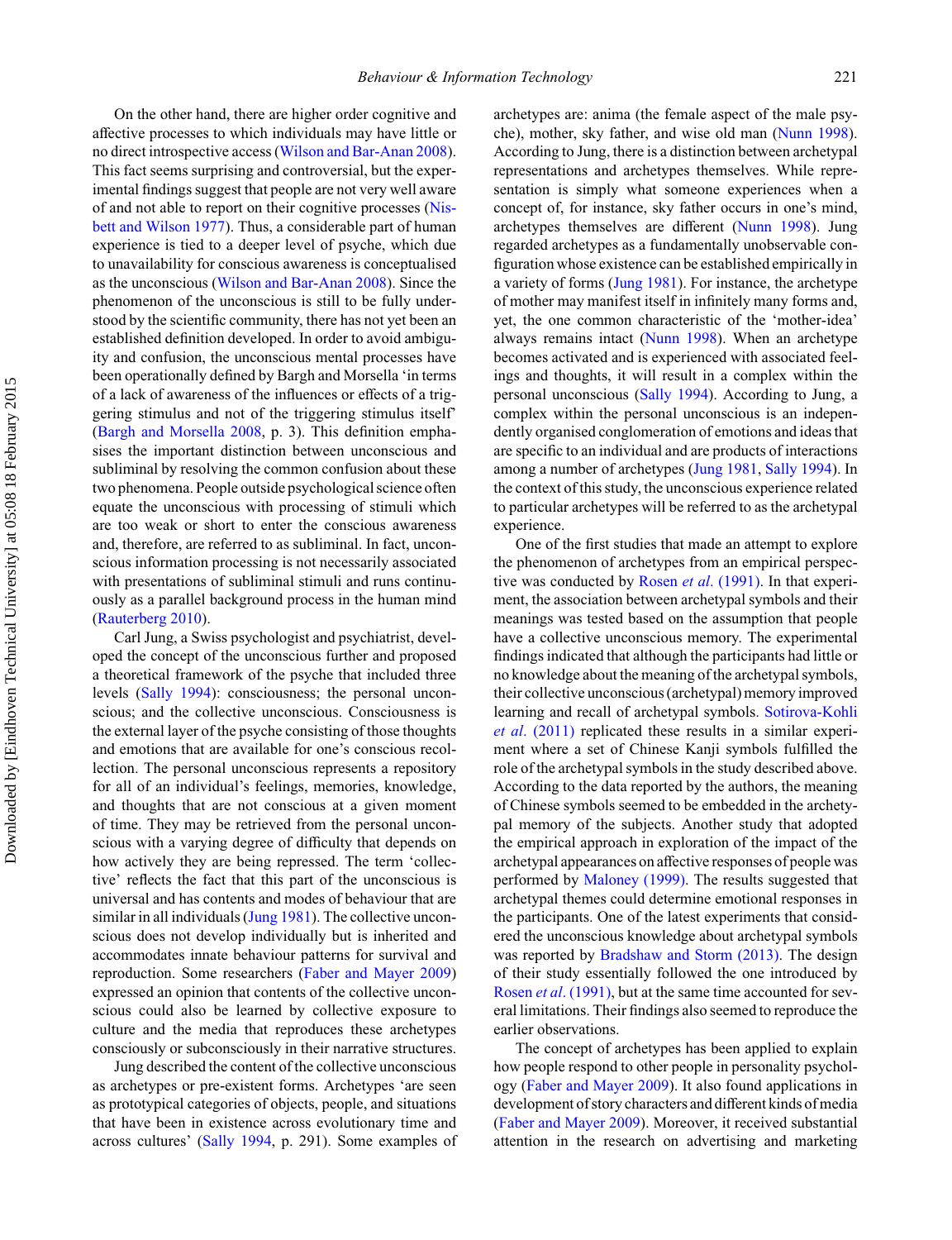[\(Walle 1986,](#page-18-0) [Caldwell](#page-17-0) *et al.* 2010, [Megehee and Spake](#page-17-0) [2012,](#page-17-0) [Woodside](#page-19-0) *et al.* 2012).

Although people do not have direct introspective access to unconscious processes in their minds, the unconscious influences their behaviours, experiences, and memories [\(Bargh and Morsella 2008\)](#page-16-0). Interestingly, the unconscious experience can be indirectly assessed by the methods developed in psychophysiology [\(Miller 1992\)](#page-18-0), which are similar to measurements employed in physiological computing. Therefore, in theory, it may be possible to observe the unconscious experiences of individuals through measures of their physiological signals. This opportunity seems interesting and attractive because it would enable us to complement the capability of sensing human experience in the domain of conscious affective and cognitive states with an additional facility for interpreting the archetypal experiences. Overall, it would mean that psychophysiological interfaces and applications could benefit from more detailed information about human experience. As the problem of digitisation and transmission of human experience is essential in many application areas (see [\(Lahlou 2010\)](#page-17-0) for an elaborate discussion), it seems that a technique for more detailed and deeper capture of human experience will not be excessive. Let us consider some potential applications. First, a technique for capturing the implicit experience of users with new products or systems could efficiently complement questionnaires and provide a new view at how the users feel about using a system. Next, different kinds of lifelogging techniques promoted by the community known as Quantified Self [\(Rivera-Pelayo](#page-18-0) *et al.* 2012) could be enriched with additional information about the unconscious experience of people. The members of this community are interested in self-knowledge and self-improvement through self-tracking with wearable computers. A tool for unobtrusive tracking of the unconscious experience will likely be attractive for this community. Finally, we are confident that practitioners will come up with other interesting applications.

The major goal of this study was to evaluate the feasibility of sensing and distinguishing various archetypal experiences of individuals based on the analysis of physiological signals, such as heart rate (HR) or skin conductance. For the achievement of our research goal, an experiment was designed where a range of archetypal experiences and explicit (conscious) emotions were elicited in individuals, and their physiological data were measured in real-time with wearable sensors. In this article, emotion is defined as 'an episode of interrelated, synchronised changes in the states of all or most of the five organismic subsystems in response to the evaluation of an external or internal stimulus event as relevant to major concerns of the organism' based on the work of [Scherer \(2005\).](#page-18-0) [Scherer \(2005\)](#page-18-0) named the following organismic subsystems: information processing, support, executive, action, and monitor. We also asked the subjects to provide conscious self-reports about their feelings. The archetypal experiences and explicit emotions

were induced by means of film clips. After the experimental session, a set of relevant features was extracted from the physiological signals and a statistical analysis of both physiological and self-reports' data was conducted. Then, several standard data mining techniques were applied to the features in order to obtain prediction models that allow for a meaningful classification of subjects' psychological states in accordance with each of the archetypes and the explicit emotions. Finally, we analysed the findings obtained, proposed an approach to improve classification accuracy, and performed its initial verification.

## **2. Materials and methods**

## *2.1. Stimuli*

As our goal in this study was to explore the relationship between archetypal experiences of people and activations of the autonomic nervous system (ANS), it was necessary to develop a method for elicitation of these pre-existent forms of apperception in our subjects. While the state of the art still lacks an established method for the elicitation of archetypal experiences, it seems reasonable to follow the approach taken by researchers in the field of affective computing. This approach also prevailed in the first studies which considered the problem of recognising archetypes from physiological data [\(Ivonin](#page-17-0) *et al.* 2013). The essence of the aforementioned approach is to expose participants of a study to manually selected audio–visual material. It is, therefore, a passive method of elicitation. Unlike the approaches involving confederate interaction procedures, this method may not provide psychological responses of high intensity, but it ensures high degree of standardisation [\(Rottenberg](#page-18-0) *et al.* 2007).

Although much of the research in emotion recognition utilised affective pictures and sounds from two databases [\(Bradley and Lang 1999,](#page-16-0) Lang *et al.* [2008\)](#page-17-0) for elicitation of affective states, it seems that video could be a better medium for presentation of stimuli. Film clips are powerful in capture of individuals' attention because of their dynamic display that includes both visual and auditory modalities [\(Gross and Levenson 1995\)](#page-17-0). Moreover, in comparison with still pictures and sounds, film clips have the ability to elicit more intensive emotional responses that lead to activations in cognitive, experiential, central physiological, peripheral physiological, and behavioural systems [\(Rottenberg](#page-18-0) *et al.* [2007\)](#page-18-0). In accordance with this argument, some recent studies in affective computing, for instance [\(Soleymani](#page-18-0) *et al.* [2011\)](#page-18-0), relied on film clips for induction of emotional states. Eventually, film clips were chosen as a method of eliciting archetypal experiences in our participants because they proved their effectiveness in the induction of emotions and it was not clear which type of media would work best for archetypes. For this reason, we assumed film clips are also likely to influence psychological processes in the psyche that are related to the collective unconscious.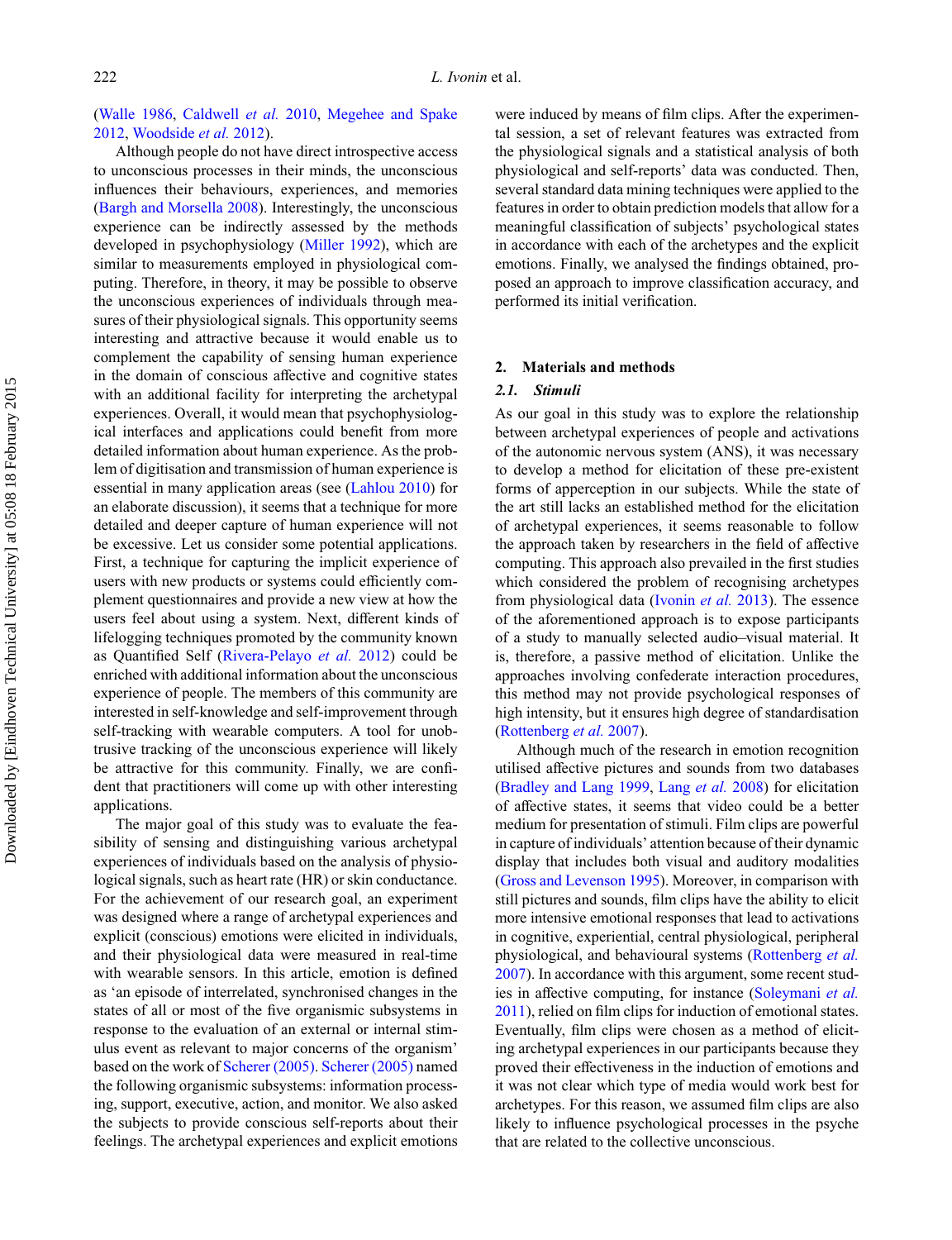We included seven common archetypes in our study that were selected based on their appearance in the work of [Jung \(1981\)](#page-17-0) and others [\(Walle 1986,](#page-18-0) [Campbell 2008,](#page-17-0) Faber and Mayer 2009, [Munteanu](#page-18-0) *et al.* [2010\).](#page-17-0) [These](#page-17-0) [arche](#page-17-0)types were: anima; hero initiation; hero departure; hero rebirth; hero return; mentor; and shadow. Four out of the seven archetypes were closely related. They represented important stages of the hero's journey, which was described by [Campbell \(2008\).](#page-17-0) Campbell identified a prototypical journey that a hero undertakes in a general narrative and divided it into several stages. The archetype of mentor is found in the research of Campbell as well and signifies a character that supports the hero in acquiring knowledge and power. The archetype of anima represents the female aspect of the male psyche, and the archetype of shadow constitutes qualities of the personality that the conscious ego tends to reject. More information about the archetypes can be found in [Chang](#page-17-0) *et al.* [\(2013a\).](#page-17-0)

Next, we needed film clips embodying these archetypes that would be demonstrated to the participants in the experiment. It was decided to have three clips taken from different sources to present each of the archetypes because, in this case, we ensured that computational intelligence algorithms would perform recognition of the archetypes and not the film clips. Similar to the previous studies that employed films [\(Gross and Levenson 1995\)](#page-17-0), we obtained our clips by editing fragments of full-length commercial movies. The selection of the fragments was guided by our experience gained from the collaboration with The Archive for Research in Archetypal Symbolism (ARAS) that took place approximately one year ago. ARAS is an organisation that, since the early 1930s, has been collecting and annotating mythological, ritualistic, and symbolic images from all over the world [\(Gronning](#page-17-0) *et al.* 2007). It does not seem appropriate to select stimuli for induction of the archetypal experiences based on their visual or audio properties. Instead, the film clips were edited based on their symbolic qualities. Symbols play an important role in connecting the internal psychological phenomena and the external physical world [\(Varela](#page-18-0) *et al.* 1992). The symbolic approach is also well-aligned with the work of Jung who identified similar symbolic representations of archetypes across cultures and epochs of human history. The outcome of the selection is given in Table [1.](#page-5-0) In this table, we provided information that is necessary to obtain exactly the same film clips as were used in this study. Unfortunately, we cannot share the film clips themselves because they were extracted from commercial movies protected by copyright.

Besides archetypal experiences we wanted our subjects to feel explicit emotions as well. There were three main reasons for this. First, we needed a possibility to benchmark our findings against the state of the art in affective computing. Second, it was interesting to compare the results of recognition for archetypal experiences and explicit emotions. Third, it was necessary to analyse the differences in selfreports of the participants in order to confirm they were not consciously aware of the archetypes. Similar to archetypal experiences, explicit emotions were elicited with film clips. Emotions or feelings are commonly represented in affective computing with the dimensional model [\(Russell 1980\)](#page-18-0). This model projects emotions in the affective space with two or three dimensions. In the case of two dimensions, an emotional state in the affective space is characterised by values of arousal and valence. The dimension of arousal ranges from calm to aroused states, while the dimension of valence ranges from negative to positive states [\(Ivonin](#page-17-0) *et al.* 2012). For this study, we did not want to choose too many explicit emotions, but at the same time, the number of emotions should be sufficient to uniformly cover the two-dimensional affective space. Therefore, five emotional states were chosen. Four of them were located in each of the quadrants of the affective space, and the fifth was situated close to the origin. In accordance with their location, we tagged these emotional states as active-pleasant, active-unpleasant, passive-pleasant, passive-unpleasant, and neutral. The film clips for elicitation of these explicit emotional states were identified based on the previous studies in affect induction and recognition. The work of [Gross and Levenson \(1995\)](#page-17-0) and [Soleymani](#page-18-0) *et al.* (2011) provides guidance with regard to application of video in emotion research and even proposes sets of film clips that can be readily used as emotional stimuli. Unfortunately, we could not always use the recommended clips from the pilot study. We learned that some of the clips taken from old movies do not emotionally engage people because they are perceived as old-fashioned. In the same manner as for the archetypes, three film clips were selected for every explicit emotion. Therefore, in total, we had 15 affective film clips that are listed in the second part of Table [1.](#page-5-0) Again, the clips could not be shared due to the copyright restrictions, but the data in Table [1](#page-5-0) should be sufficient to create videos identical to the ones used in our experiment.

## *2.2. Experimental design*

Our experiment was conducted at the usability laboratory of the Polytechnic University of Catalonia. The laboratory was divided into two rooms. The inner room was set up for the presentation of video clips on a large screen and accommodated subjects during the study. It had a comfortable couch located at the distance of three metres in front of the screen and was equipped with surveillance cameras for observation of the participants. The video clips were projected on the screen with a video projector. Sound was delivered via wireless headphones. The wall between the inner and the outer room had windows made of tinted glass and, therefore, the subjects located in the inner room could not see the researchers who administered a session of the experiment. The outer room had a computer that was used for managing playback of the film clips and a screen connected to the surveillance cameras. The monitoring of activations in the ANS of the participants was performed with wireless sensors manufactured by Shimmer [\(Burns](#page-16-0) *et al.* 2010).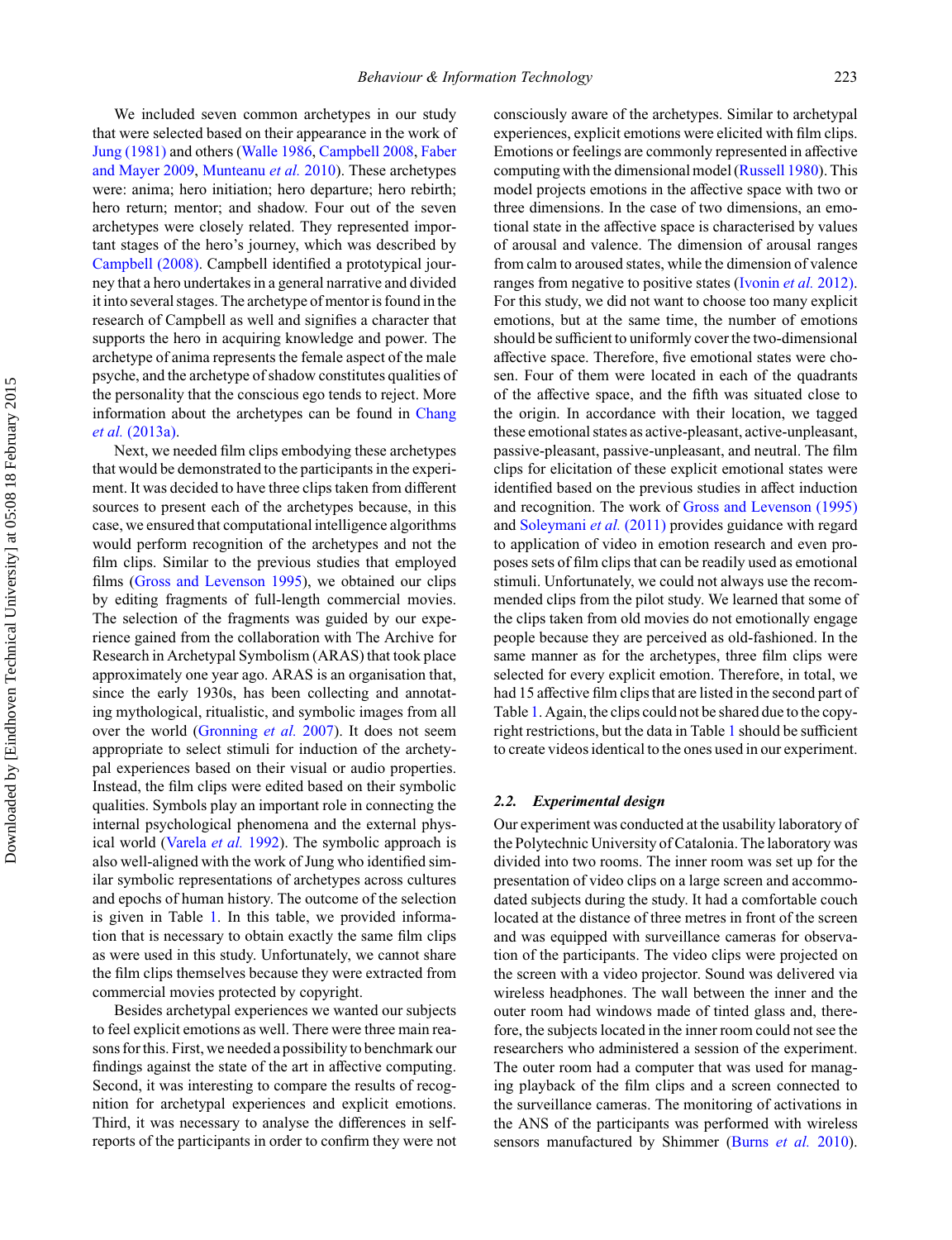<span id="page-5-0"></span>

| Film clip              | Movie                                                    | Length | <b>Start</b> | End     |
|------------------------|----------------------------------------------------------|--------|--------------|---------|
|                        | Archetypal experiences                                   |        |              |         |
| Anima (1)              | <b>American Beauty (1999)</b>                            | 122    | 0:16:15      | 0:17:17 |
| Anima $(2)$            | <i>Maléna</i> (2000)                                     | 109    | 0:19:18      | 0:20:20 |
| Anima (3)              | Perfume: The Story of a Murderer (2006)                  | 147    | 0:18:03      | 0:18:18 |
|                        |                                                          |        | 0:21:20      | 0:22:15 |
| Hero departure $(1)$   | V for Vendetta (2005)                                    | 132    | 0:41:55      | 0:43:03 |
| Hero departure (2)     | <b>Braveheart</b> (1995)                                 | 177    | 0:10:10      | 0:10:46 |
|                        |                                                          |        | 0:14:13      | 0:14:43 |
| Hero departure (3)     | The Lord of the Rings: The Fellowship of the Ring (2001) | 178    | 2:21:12      | 2:21:47 |
|                        |                                                          |        | 2:22:37      | 2:23:06 |
|                        |                                                          |        | 2:23:10      | 2:23:16 |
| Hero initiation $(1)$  | V for Vendetta (2005)                                    | 132    | 1:23:29      | 1:24:34 |
| Hero initiation (2)    | <b>Braveheart</b> (1995)                                 | 177    | 2:07:39      | 2:08:37 |
|                        |                                                          |        | 2:08:47      | 2:08:58 |
| Hero initiation $(3)$  | The Matrix (1999)                                        | 136    | 2:02:25      | 2:03:25 |
| Hero rebirth $(1)$     | V for Vendetta (2005)                                    | 132    | 1:24:59      | 1:26:00 |
| Hero rebirth $(2)$     | <b>Braveheart</b> (1995)                                 | 177    | 2:15:39      | 2:16:15 |
|                        |                                                          |        | 2:17:35      | 2:18:01 |
| Hero rebirth $(3)$     | The Matrix (1999)                                        | 136    | 2:04:35      | 2:05:45 |
| Hero return $(1)$      | V for Vendetta (2005)                                    | 132    | 2:02:40      | 2:03:04 |
|                        |                                                          |        | 2:03:22      | 2:04:06 |
| Hero return $(2)$      | <b>Braveheart</b> (1995)                                 | 177    | 2:48:56      | 2:49:08 |
|                        |                                                          |        | 2:49:11      | 2:49:53 |
|                        |                                                          |        | 2:49:54      | 2:50:09 |
| Hero return $(3)$      | The Matrix Revolutions (2003)                            | 129    | 1:53:40      | 1:53:47 |
|                        |                                                          |        | 1:54:02      | 1:54:05 |
|                        |                                                          |        | 1:54:33      | 1:54:50 |
|                        |                                                          |        | 1:55:24      | 1:55:39 |
|                        |                                                          |        | 1:56:02      | 1:56:29 |
| Mentor $(1)$           | The Lord of the Rings: The Fellowship of the Ring (2001) | 178    | 2:03:05      | 2:04:10 |
| Mentor $(2)$           | The King's Speech (2010)                                 | 118    | 1:42:13      | 1:42:44 |
|                        |                                                          |        | 1:42:58      | 1:43:18 |
|                        |                                                          |        | 1:45:33      | 1:45:52 |
| Mentor $(3)$           | The Lion King (1994)                                     | 89     | 0:24:38      | 0:25:05 |
|                        |                                                          |        | 0:25:29      | 0:26:06 |
| Shadow $(1)$           | The Lord of the Rings: The Two Towers (2002)             | 179    | 1:35:19      | 1:36:20 |
| Shadow $(2)$           | Fight Club (1999)                                        | 139    | 1:48:24      | 1:49:32 |
| Shadow (3)             | The Dark Knight (2008)                                   | 152    | 1:24:22      | 1:25:30 |
|                        | <b>Explicit emotions</b>                                 |        |              |         |
| Active-pleasant (1)    | Mr. Bean ((season 1, episode 1) 1990)                    | 24     | 0:06:10      | 0:07:13 |
| Active-pleasant (2)    | Funny cats (YouTube 2008)                                | 1:39   | 0:00:00      | 0:01:01 |
| Active-pleasant (3)    | Funny clip with mice and a dog (MrBallonRond 2012)       | 15:02  | 0:04:11      | 0:04:44 |
|                        |                                                          |        | 0:10:08      | 0:10:36 |
| Active-unpleasant (1)  | Hannibal (2001)                                          | 131    | 1:44:50      | 1:45:50 |
| Active-unpleasant (2)  | <b>American History X (1998)</b>                         | 119    | 1:52:07      | 1:53:10 |
| Active-unpleasant (3)  | The Silence of the Lambs (1991)                          | 118    | 1:39:38      | 1:40:40 |
| Neutral $(1)$          | Coral Sea Dreaming: Awaken (2010)                        | $87\,$ | 0:08:01      | 0:09:01 |
| Neutral (2)            | Coral Sea Dreaming: Awaken (2010)                        | 87     | 0:04:31      | 0:05:31 |
| Neutral (3)            | Coral Sea Dreaming: Awaken (2010)                        | 87     | 0:38:48      | 0:39:48 |
| Passive-pleasant (1)   | The Lion King (1994)                                     | 89     | 0:47:51      | 0:48:52 |
| Passive-pleasant (2)   | Mr. Bean's Holiday (2007)                                | 90     | 1:17:19      | 1:18:19 |
| Passive-pleasant (3)   | Love Actually (2003)                                     | 135    | 0:10:17      | 0:11:21 |
| Passive-unpleasant (1) | The Thin Red Line (1998)                                 | 170    | 1:07:08      | 1:08:09 |
| Passive-unpleasant (2) | Forrest Gump (1994)                                      | 142    | 2:05:55      | 2:07:04 |
| Passive-unpleasant (3) | Up(2009)                                                 | 96     | 0:10:22      | 0:11:26 |

Note: The film clips for each archetype and explicit emotion were extracted from the movies specified in the table. The length of the movies (in minutes) is specified in the third column. The clips consist of one or more fragments that were cut from the movies at the times specified in the two last columns. The time format is hours:minutes:seconds.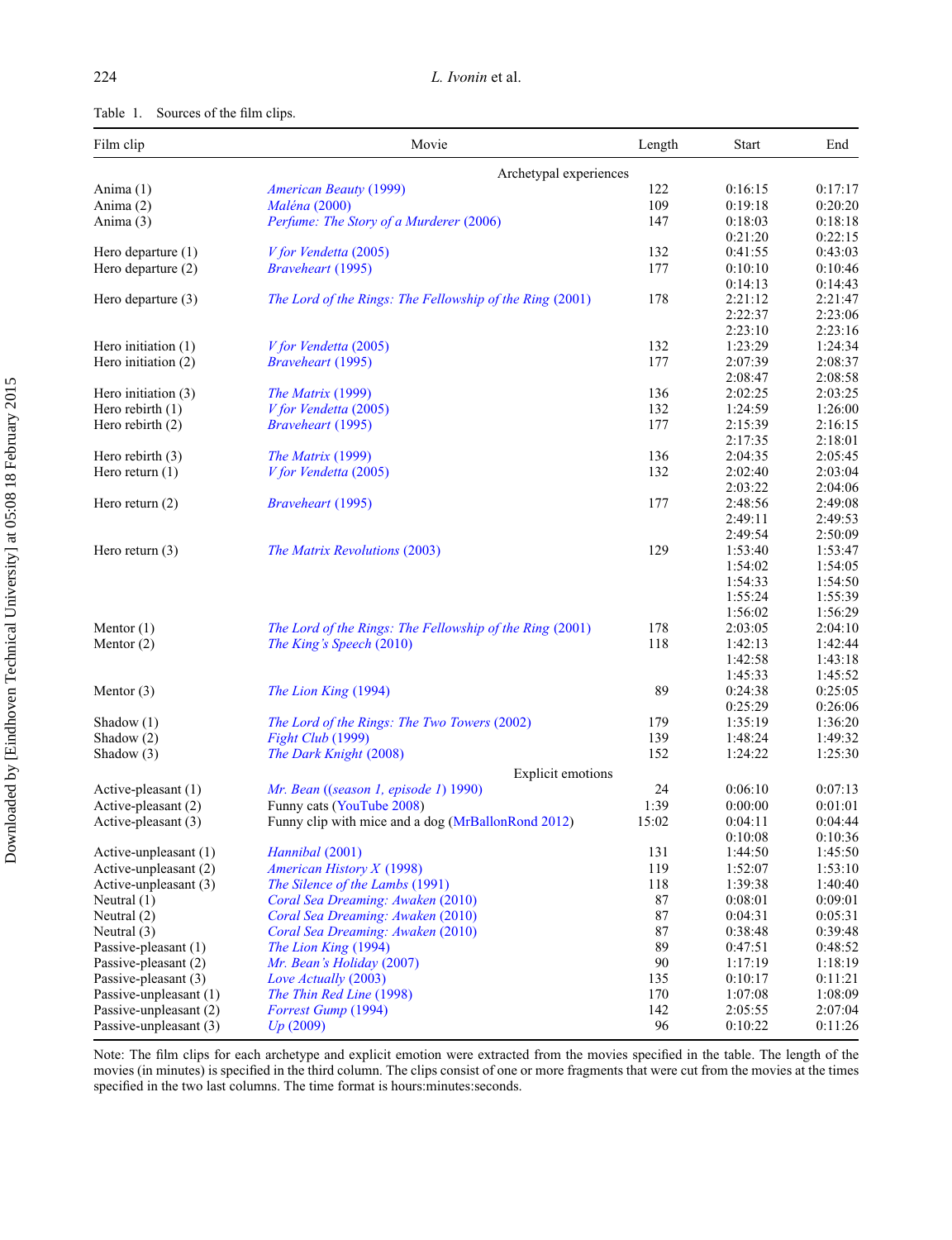These portable sensors enabled us to measure physiological signals of the subjects' bodies in a real-time manner. Since physiological signals, such as HR and skin conductance, are affected by the ANS, they provide an indirect evaluation of activities in the ANS. The sensors wirelessly streamed the physiological data over Bluetooth protocol to a tablet computer running Android operating system. We developed an  $app<sup>1</sup>$  for the Android platform that established a connection with the sensors and performed collection and visualisation of the physiological data. This app monitored the order and the timing of presenting the video clips as well as provided instructions to the researchers regarding which clip to play and when to start the playback. Our study followed a design in which every subject was exposed to the same pool of media stimuli. The order of presentation of the stimuli was randomly chosen by the app for each participant. In future, we plan to extend the functionality of this app and make it a fully featured instrument for the evaluation of human experience.

## *2.3. Subjects*

For this study we recruited 23 healthy volunteers. Most of the participants were undergraduate or graduate students who took courses at the Polytechnic University of Catalonia. We also recruited several older subjects. Every participant complied with the procedure of the experiment, and we did not experience any other problems during the study. Therefore, we could use all the collected data for the analysis. Out of 23 participants, 10 were women, and 13 were men. The average age for the women was 27.80 years (SD = 8.80) and for the men was  $27.77$  (SD = 6.13) years. The participants had diverse national backgrounds (four from Asia, 15 from Europe and four from South America). We required the subjects to have normal or corrected to normal vision and hearing. Prior to the experiment, each subject signed an informed consent form and was later rewarded with a small present for participation in the laboratory session that took approximately 1.5 hours.

## *2.4. Procedure*

Every session of our experiment accommodated one participant. Thus, we had 23 sessions in total plus one pilot session that was conducted in order to test the technical aspects of the study. On arriving at the laboratory, participants were invited to sit upright on the couch. They were then given an informed consent form by the host and asked to read it thoroughly. If subjects had no questions with regard to the content of this form, they signed it. The next step was placement of the electrodes for monitoring of physiological signals on the bodies of the participants. The host, using illustrations, explained where the electrodes had to be attached and invited participants to do it themselves. Meanwhile, the host made sure that the electrodes were placed properly. Next, the electrodes were connected

to the sensors, and the host confirmed the sensors were streaming signals of good quality. After placement of the electrodes and establishment of connection with the sensors, participants were asked to fill in a short questionnaire about their day-to-day experiences [\(Brown and Ryan 2003\)](#page-16-0). While participants were filling in the questionnaire, the electrode gel soaked into their skin and, thereby, a more stable electrical connection was established [\(Figner and Murphy](#page-17-0) [2011\)](#page-17-0). When the participants had finished the questionnaires, the host gave a detailed overview of the experiment and demonstrated a tutorial video clip. During the overview of the study, the participants were told that a number of film clips would be demonstrated and that retrospective reports about their feelings had to be provided after each video. For the tutorial, a neutral clip extracted from the movie *[Coral Sea Dreaming: Awaken](#page-17-0)* (2010) was used. Then, participants were taught how to provide self-reports about their feelings after watching a film clip. For collection of the self-reports, we utilised the Assessment Manikin (SAM) [\(Bradley and Lang 1994\)](#page-16-0) because it has a good track of applications in psychological studies. These reports were later used to determine if the subjects were consciously aware of their feeling when watching archetypal film clips. Although the host provided the subject with a description of the experiment, the actual goal of the experiment remained undisclosed, and, for this reason, the participants were not aware of any emotions or archetypes pictured in the video clips. Next, the light in the inner room was dimmed so that the viewing experience became similar to the one in a movie theater; the host left the subject alone and the presentation of the video clips began. The film clips were shown in a random order. Demonstration of every film clip was preceded by a special video that featured a breathing pattern (14 breaths per minute). This video lasted for 20 seconds, and its purpose was to dismiss psychological and physiological effects of the previous stimulus. During this video, the participant was required to follow the breathing pattern shown on the screen and thereby adjust the respiration rate to the common baseline. The physiological data recorded during the video with a breathing pattern were later used in the analysis as the physiological baseline. Upon completion of viewing a film clip, participants provided a retrospective self-report by rating their feelings along the dimensions of the SAM with paper and a pen. When a participant submitted the self-report for the last film clip, the light in the room was turned on, and the host helped detach the sensors and debrief the subject. Finally, participants were required to fill in the Myers-Briggs personality questionnaire (Myers *et al.* 1998) and were dismissed.

## *2.5. Physiological signals*

According to the literature in the areas of psychophysiology and affective computing [\(Cacioppo and Tassinary 1990,](#page-16-0) [Picard](#page-18-0) *et al.* 2001), psychological experiences of people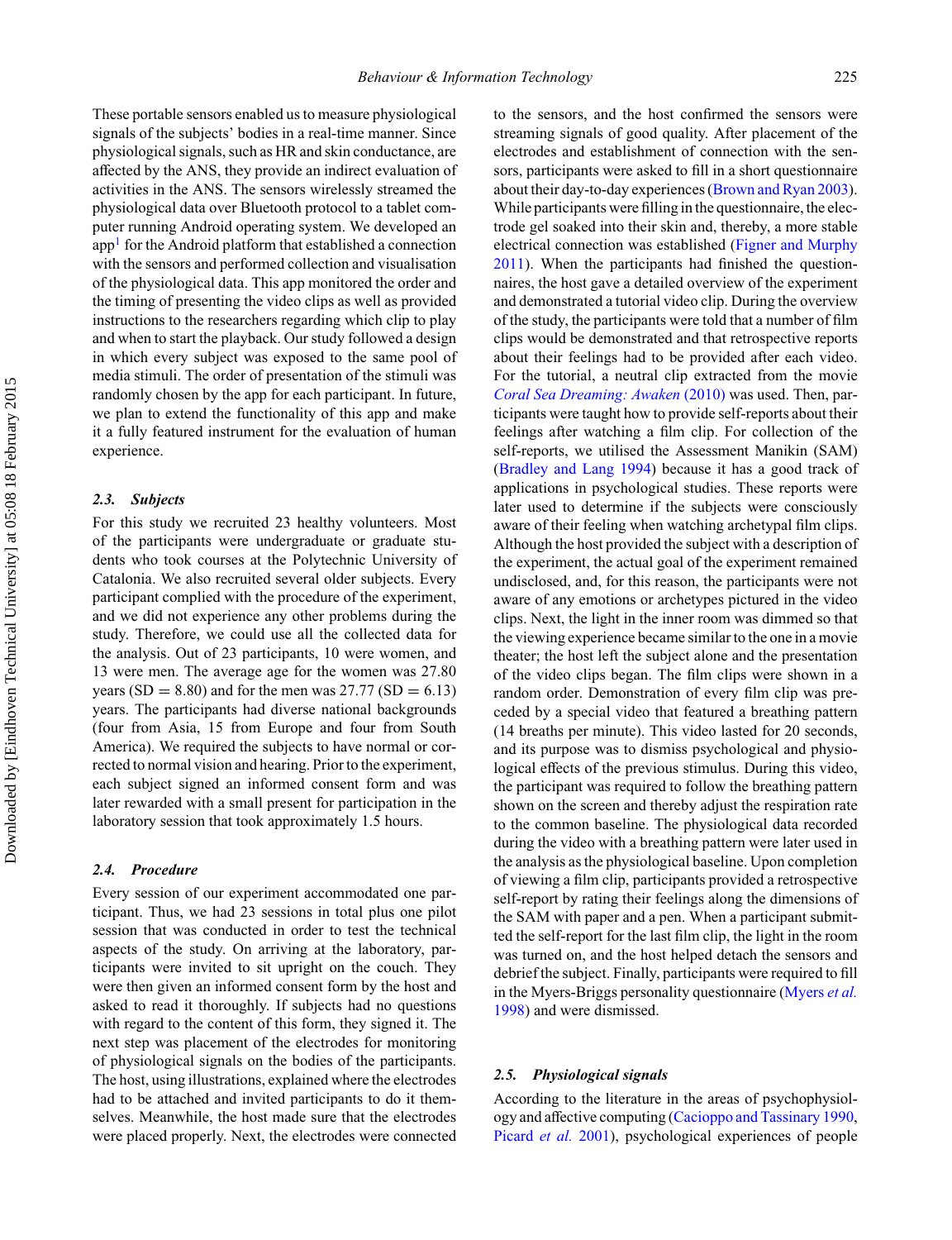lead to activations in the ANS that in turn result in specific patterns of physiological responses. In our study, we chose to measure two physiological signals: HR and skin conductance. This decision was motivated by several factors. First of all, previous studies in this field demonstrated that features extracted from these signals often contribute the most into the discrimination of psychological states [\(Kreibig 2010\)](#page-17-0). Moreover, current technological advancements enable unobtrusive and reliable monitoring of HR and skin conductance in natural for people settings. Unlike measurements such as fMRI or EEG that require either placement of a subject in a magnetic scanner or, according to the international 10–20 system [\(Klem](#page-17-0) *et al.* 1999), attachment of up to 21 electrodes to the scalp, the physiological signals chosen for our study can be sensed without causing a subject to feel discomfort.

For measurement of the heart's electrical activity, we used electrocardiogram (ECG) because it provides the richest source of information. ECG measurements were taken with the Shimmer wireless sensor connected to a participant's body with four disposable pregelled Ag*/*AgCl spot electrodes. Two of the electrodes were placed below the left and right collarbones, and the other two were attached to the left and right sides of the belly. The electrode placed on the right side of the belly served as a reference. This configuration of ECG sensors provides sufficient information about cardiovascular activities of the heart and at the same time does not bother individuals with large number of electrodes. ECG was monitored at 256 Hz and then cleaned with low-pass, high-pass, and notch filters. ECG contains plenty of information about the cardiovascular activity, and in the psychophysiological domain, it is commonly used for the calculation of the HR and heart rate variability (HRV). The HR is a simple measurement that characterises the heart's activity in terms of the number of heart beats per minute [\(Neuman 2010\)](#page-18-0). The app we developed automatically obtained HR from the ECG signal by identifying beats with an algorithm provided by [Afonso](#page-16-0) *et al.* (1999) and computing the average HR over non-overlapping moving windows of five seconds. We expected to see a relation between the psychological states of the subjects and their HR because this measure had been widely applied in affective computing (IzsO and Láng 2000), and according to [Kreibig \(2010\),](#page-17-0) the HR is the most often reported cardiovascular measure in psychophysiological studies of emotion. Next, several HRV parameters from time and frequency domains were calculated based on the heart beats data with the HRVAS software package [\(Ramshur 2010\)](#page-18-0). Time domain parameters included the standard deviation of the beat to beat intervals (SDNN), the square root of the mean of the sum of the squares of differences between adjacent beat to beat intervals (RMSSD), and the standard deviation of differences between adjacent beat to beat intervals (SDSD) [\(Camm](#page-17-0)*et al.* 1996). A pool of frequency domain parameters consisted of a total power, a power in a very low-frequency range (0–0.04 Hz), a power in a low-frequency range (LF,

0.04–0.15 Hz), a power in a high-frequency range (HF, 0.15–0.4 Hz), and a ratio of the power in a low-frequency range to the power in a high-frequency range (LF*/*HF) [\(Camm](#page-17-0) *et al.* 1996).

Skin conductance of the participants was monitored with the Shimmer galvanic skin response sensor. The sensor was connected to two disposable pregelled Ag*/*AgCl spot electrodes that were attached to thenar and hypothenar eminences of the participant's palm on a non-dominant hand. Skin conductance describes variations in the electrodermal activity of skin and is associated with processes of eccrine sweating, which are controlled by the sympathetic branch of the ANS [\(Figner and Murphy 2011\)](#page-17-0). According to [Lang](#page-17-0) *et al.* [\(1993\),](#page-17-0) skin conductance is closely related to psychological processes and particularly to the level of arousal. Skin conductance has tonic and phasic components. The tonic component reflects relatively slow changes in skin conductance over longer periods of time lasting from tens of seconds to tens of minutes. Thus, it is indicative of a general level of arousal and is known as the skin conductance level (SCL). A different perspective is given by the phasic component of skin conductance, which is called the skin conductance response (SCR) because it reflects high-frequency variations of the conductance and is directly associated with observable stimuli [\(Figner and Murphy](#page-17-0) [2011\)](#page-17-0). The skin conductance signal was recorded at 64 Hz. Although such a high sampling rate is not imperative for measurement of the skin conductance signal, complex analysis approaches and smoothing procedures can benefit from higher resolution data [\(Figner and Murphy 2011\)](#page-17-0). Our app automatically calculated the SCL from the raw skin conductance signal by applying a low-pass filter at 1 Hz. An additional high-pass filter was set at 0.5 Hz for the SCR.

#### *2.6. Data mining and extraction of features*

In order to make physiological data from different individuals comparable, the baseline values were subtracted from the data corresponding to stimuli presentations. The result of the subtraction was then normalised to a range from zero to one for each subject separately. Since the film clips were approximately one minute long, the data formed temporal sequences. In affective computing, the feature-based approach to time sequence classification dominates [\(Novak](#page-18-0) *et al.* [2012\).](#page-18-0) We also found this method to be more suitable for a number of reasons. First, it provides a convenient way to include non-temporal attributes, such as some HRV features that are calculated over the full film clip interval or gender of the subjects, into the analysis, which, for instance, dynamic time warping (DTW) and Hidden Markov Model (HMM) methods do not [\(Kadous and Sammut 2005\)](#page-17-0). Second, contrary to HMM, this method does not require a large amount of training data [\(Kadous and Sammut 2005\)](#page-17-0). Third, the creation of a template stream in the DTW method for representation of a typical time series corresponding to a given psychological state is not trivial. Based on this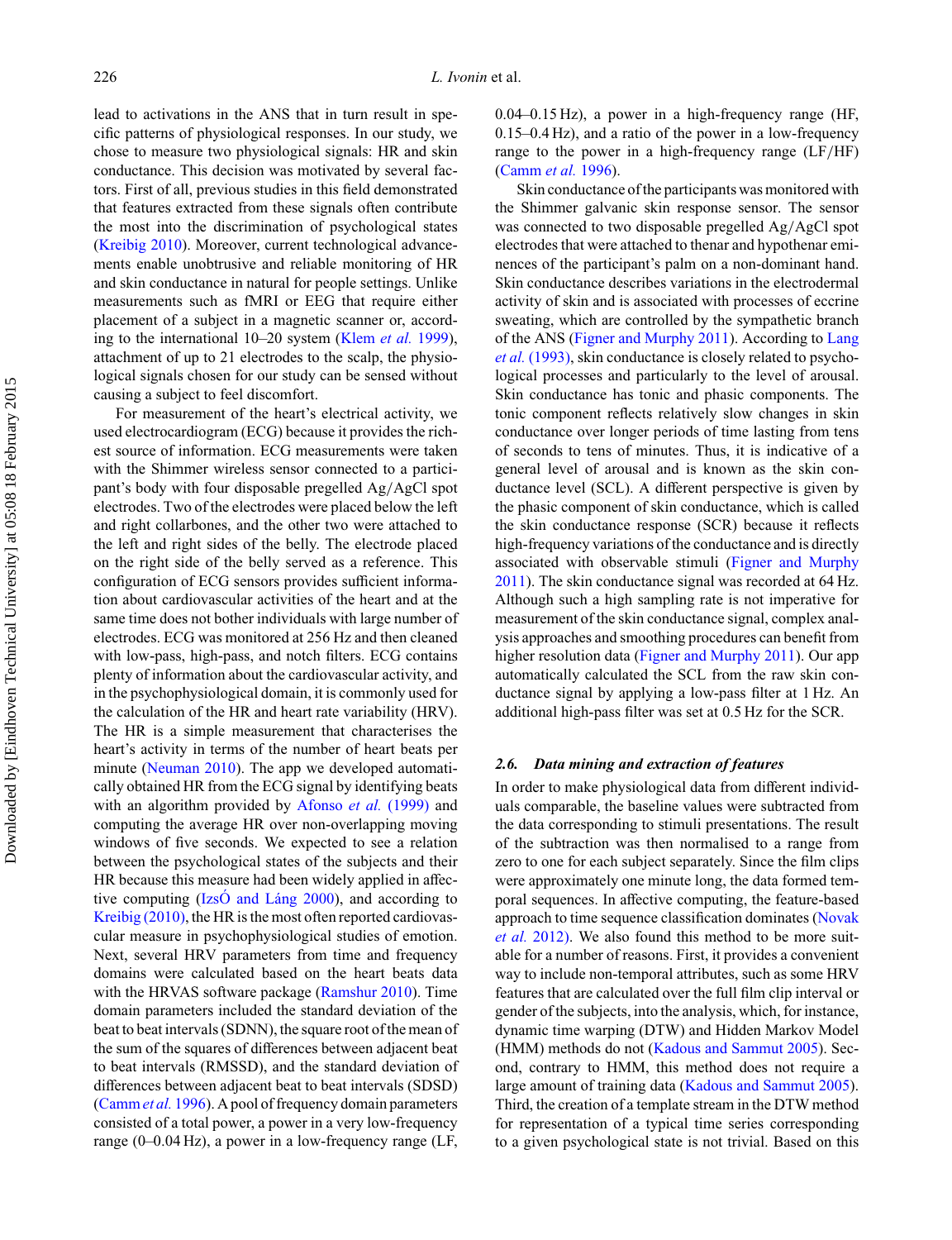decision, the physiological data collected during the study had to be transformed into a set of feature vectors that could be used for statistical analysis and classification.

The main goal pursued by the extraction of features is a compression of data sequences to smaller sets of static features. The sliding window, the discrete wavelet transform (DWT), and the discrete Fourier transform (DFT) [\(Agrawal](#page-16-0) *et al.* 1993, [Geurts 2001,](#page-17-0) [Chan 2003\)](#page-17-0) are the three common methods for conversion of time series to static data. The sliding window method performs best with time series of low frequency and short length because an increase in the frequency and length leads to the generation of high-dimensional feature vector. For long and high-frequency data series, the DWT and DFT approaches have been introduced. The idea behind these methods is the transformation of a sequence from the time domain to the time–frequency plane (DWT) or to the frequency domain respectively (DFT). Taking into consideration the short length of the film clips utilised in our study, the sliding window method for extraction of feature vectors was an appropriate way to prepare the dataset for the classification because it is simple, can be applied online, and at the same time, as evidenced by previous studies in affective computing [\(Novak](#page-18-0) *et al.* 2012), provides satisfactory results. Another name of this approach is segmentation since it involves partition of a time axis into multiple segments with equal length and, then, averaging of temporal data along the segments [\(Geurts 2001\)](#page-17-0).

We divided physiological data corresponding to each of the film clips into 12 non-overlapping segments. A segment, therefore, lasted for five seconds, and the temporal data were averaged over its duration. The number of the segments was empirically chosen. This procedure was performed for HR, SCL, and SCR signals. For the SCR, we additionally calculated absolute values of the signal (Figner and Murphy 2011). Then, we performed fusion of physiological data coming from different signals through concatenation. As an outcome of the transformation we had an integrated dataset consisting of 44 features that could be used for statistical analysis and classification. Twenty of these features were extracted from ECG including 12 features of the HR signal and eight features of the HRV measures. The remaining 24 features were taken from the SCL and SCR signals.

#### *2.7. Statistical analysis*

The first question that we formulated in the introduction section was whether there is a relationship between archetypal experiences of people and patterns of physiological activations of their bodies. It was also interesting to know if there are any variations due to gender of the participants and how responses elicited by explicit emotions are different from the ones caused by beholding the archetypal appearances. A number of statistical tests had to be conducted in order to answer these and other questions. Each subject watched all the film clips that formed our sets of stimuli

for the explicit emotions and the archetypal experiences. Thus, the study had a repeated-measures design where physiological measurements were made on the same individual under changing experimental conditions. Moreover, the subjects provided reports via the SAM ratings after every experimental condition. An appropriate statistical test for this type of design would be multivariate analysis of variance (MANOVA) for repeated measures [\(O'Brien and](#page-18-0) [Kaiser 1985\)](#page-18-0). A software implementation of statistical procedures included in SPSS Version 19 (SPSS, Inc.) was used to run the tests. Physiological responses of the subjects and the SAM ratings were treated as dependent variables, the categories of archetypal experiences and explicit emotions represented independent variables. The main effect of MANOVA tested whether the patterns of the participants' physiological responses were different between various categories. All statistical tests used a 0.05 significance level.

#### *2.8. Classification algorithms*

If the statistical analysis demonstrated that there is a significant relationship between psychological experiences of people and physiological signals, it would be necessary to further investigate this relationship and see how accurately physiological data can predict archetypal experiences or explicit emotions. For this purpose, we selected several computational intelligence methods. With these algorithms, we would create prediction models for classification of psychological states. Five classification methods frequently used in affective computing [\(Novak](#page-18-0) *et al.* 2012) were evaluated. K-nearest neighbour (kNN) is a simple algorithm that performs instance-based learning classifying an object based on the classes of its neighbours. The second classifier was support vector machine (SVM) that constructs a set of hyperplanes for classification purposes. The third classification method relied on a probabilistic model built with the naïve Bayes algorithm. The fourth approach was linear discriminant analysis (LDA) that is well suited for small data samples and is easy in implementation [\(Novak](#page-18-0) *et al.* [2012\)](#page-18-0). Finally, the fifth classification method was the C4.5 algorithm for the generation of decision trees. The decision trees were used in combination with Adaptive Boosting (AdaBoost) [\(Freund and Schapire 1997\)](#page-17-0) in order to achieve higher accuracy. It was important to guarantee that the classification algorithms are not trained and tested on the same dataset because we wanted to obtain subject-independent results. Therefore, a leave-one-out cross-validation technique was employed for assessments of the classification performance.

Prior to performing classification, it was beneficial to reduce the dimensionality of the dataset with physiological data. Generally, reduction of the dimensionality is a recommended step in data mining procedures. There are various techniques for the reduction of the features space including principal component analysis (PCA) and LDA. These two approaches are particularly common for the reduction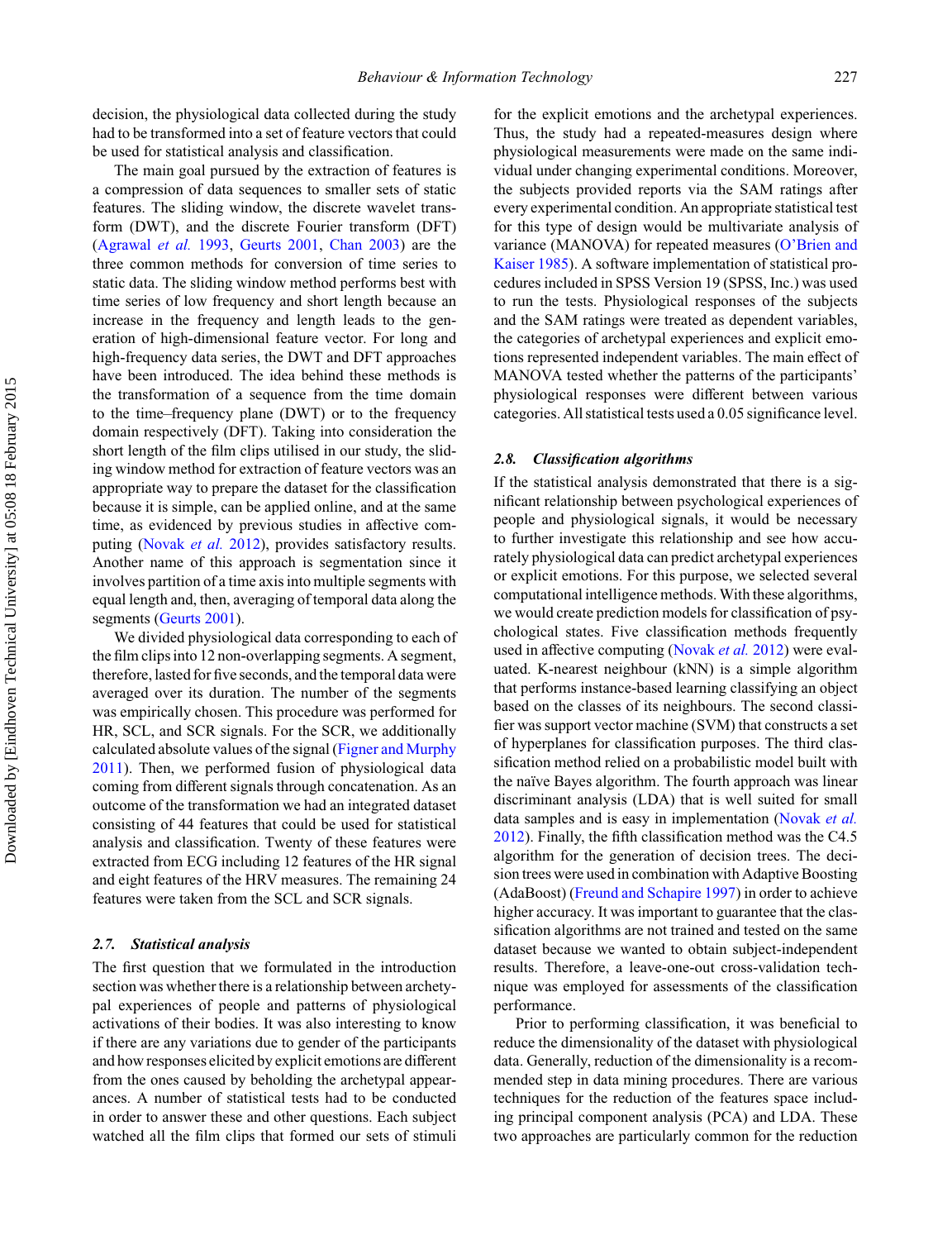of dimensionality. For this study, LDA was chosen over PCA because PCA does not capitalise on between-class information, while LDA uses both within- and betweenclass information for better performance [\(Martinez and Kak](#page-17-0) [2001\)](#page-17-0). Two aspects of LDA should be mentioned here. First, strictly speaking, LDA is not a feature selection but a feature extraction method that obtains the new attributes by a linear combination of the original dimensions. The reduction of dimensionality is achieved by keeping the components with highest variance. Second, LDA can be used for both identification of important features and classification [\(Novak](#page-18-0) *et al.* [2012\)](#page-18-0).

While the aforementioned methodology was utilised for between-subject classification, later we also had to perform within-subject classification, and due to the small number of data samples, it required a special approach for the reduction of dimensionality. We borrowed this approach from the domain of image recognition where the high-dimensional datasets with small sample size are common. In these circumstances, the traditional LDA algorithm cannot be used because its within-class scatter matrix is always singular [\(Yang and Yang 2003\)](#page-19-0). A popular technique to address this difficulty is called PCA plus LDA [\(Belhumeur](#page-16-0) *et al.* [1997,](#page-16-0) [Yu and Yang 2001\)](#page-19-0). In this approach, PCA is applied to reduce the dimensionality before using LDA. PCA plus LDA approach was verified both practically and theoretically [\(Yang and Yang 2003\)](#page-19-0). In PCA reduction, we kept the minimum number of variables that were required to explain at least 90% of the variance in a dataset.

## **3. Results**

Upon completion of the study, we proceeded with an exploratory data analysis. For this purpose, physiological data of the subjects was averaged and plotted on several line charts that are well suited for the display of a sequence of variables in time. The exploratory analysis of the HR signal revealed that presentation of each video clip generally led to a decelerating response in HR. This pattern of response had place even with the neutral stimuli and is illustrated in Figure 1. The deceleration of HR due to diversion of attention to an external task, such as perception of an audio-visual stimulus, is a known effect that is explained by Laceys' theory of intake and rejection [\(Lacey and Lacey 1970\)](#page-17-0). Based on our previous study [\(Ivonin](#page-17-0) *et al.* 2013) and other literature i[n the related fields](#page-18-0) [\(Winton](#page-19-0) *et al.* 1984, Palomba *et al.* 1997), we anticipated this effect and made adjustments in the data analysis procedure in order to account for the decelerating response present across all categories of the stimuli. This adjustment enabled us to highlight the differences in responses to various stimuli and improve the classification accuracy.

Following the exploratory analysis, several statistical tests were conducted. We started with analysis of the self-report evaluations provided by the subjects after watching the film clips. MANOVA for repeated measurements



Figure 1. The pattern of the subjects' HR signals corresponding to the presentation of neutral film clips. The mean values and 95% confidence intervals of the HR are represented by the bold lines and the vertical bars.

Table 2. Mean values and standard errors (SE) of the SAM ratings.

| Archetype or       | Valence |           | Arousal |           | Dominance |       |  |  |
|--------------------|---------|-----------|---------|-----------|-----------|-------|--|--|
| emotion            | Mean    | <b>SE</b> | Mean    | <b>SE</b> | Mean      | SЕ    |  |  |
| Anima              | 5.879   | 0.298     | 4.515   | 0.418     | 5.803     | 0.360 |  |  |
| Hero departure     | 4.015   | 0.233     | 4.485   | 0.372     | 4.515     | 0.400 |  |  |
| Hero initiation    | 3.864   | 0.271     | 4.909   | 0.392     | 4.439     | 0.353 |  |  |
| Hero rebirth       | 5.924   | 0.282     | 4.455   | 0.361     | 6.197     | 0.299 |  |  |
| Hero return        | 6.318   | 0.298     | 4.818   | 0.381     | 6.742     | 0.330 |  |  |
| Mentor             | 6.273   | 0.198     | 3.455   | 0.279     | 6.348     | 0.300 |  |  |
| Shadow             | 4.591   | 0.229     | 4.576   | 0.426     | 5.212     | 0.330 |  |  |
| Active-pleasant    | 7.232   | 0.360     | 3.522   | 0.333     | 6.768     | 0.282 |  |  |
| Active-unpleasant  | 2.623   | 0.237     | 5.986   | 0.386     | 3.522     | 0.371 |  |  |
| Neutral            | 7.406   | 0.293     | 1.580   | 0.130     | 6.812     | 0.366 |  |  |
| Passive-pleasant   | 8.043   | 0.176     | 3.087   | 0.343     | 7.391     | 0.246 |  |  |
| Passive-unpleasant | 3.478   | 0.293     | 4.014   | 0.313     | 4.130     | 0.389 |  |  |

Note: The ratings were provided by the participants after viewing the film clips. The range for each rating was from one to nine. The left column indicates which archetype or explicit emotion was presented in the film clips.

was performed for the SAM ratings of valence, arousal, and dominance. It demonstrated a significant main effect of the archetypes presented in the film clips on the SAM ratings  $[F(18, 351.210) = 10.060, p < .001$  (Wilks') lambda)]. Similarly, the explicit emotions exhibited in the film clips had a significant main effect on the SAM ratings provided by the participants  $[F(12, 227.826) = 25.301$ , *p <* .001 (Wilks' lambda)]. Estimated marginal means of the SAM ratings are given in Table 2. Then, we added gender of the participants as a between-subject factor to the MANOVA tests in order to see if women and men rated their psychological experiences in a different manner. The results of the tests indicated that the interaction effect between the subjects' gender and the archetypes was not significant  $[F(18, 334.240) = 1.166, p = .288$  (Wilks' lambda)]. The interaction effect between the gender of the participants and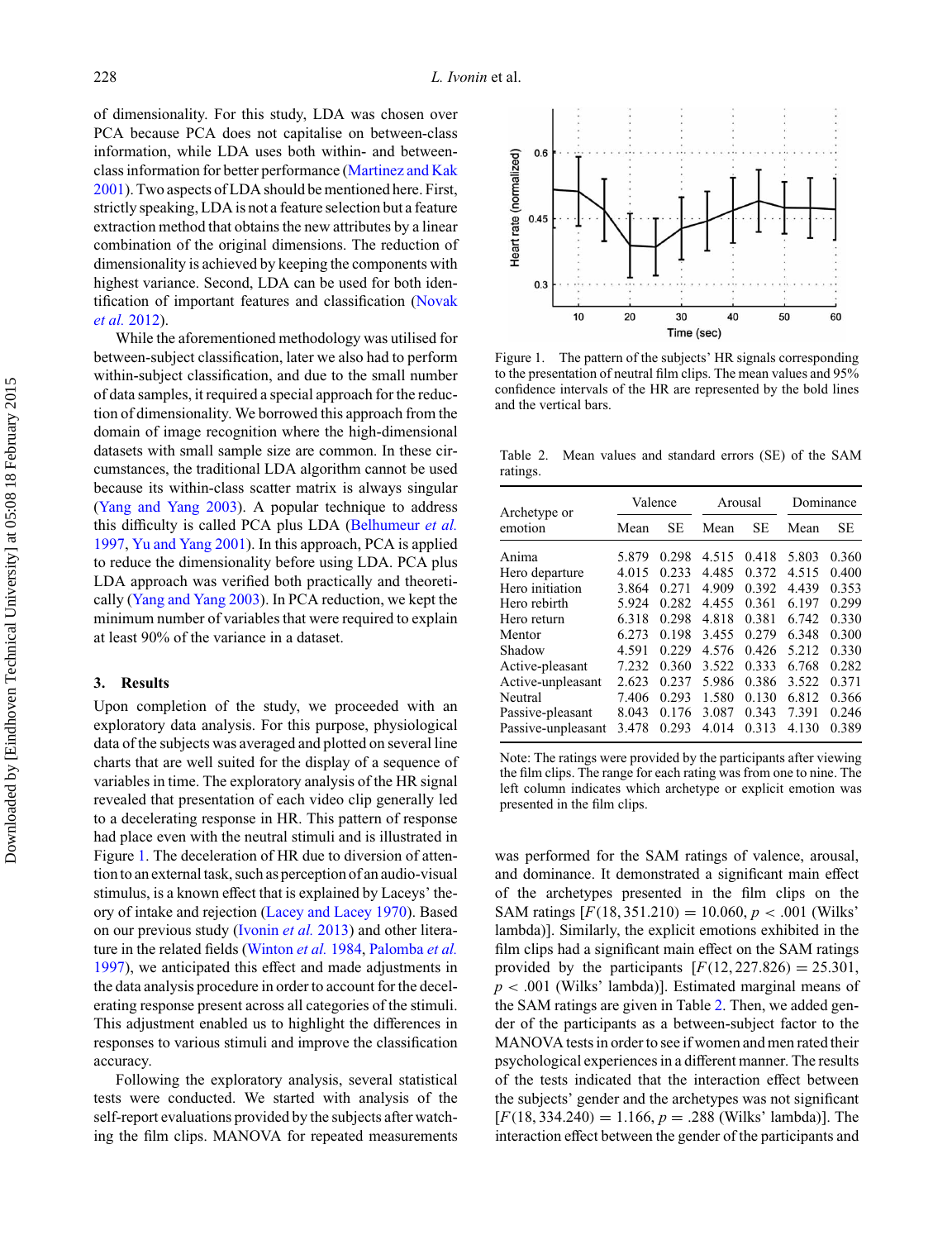<span id="page-10-0"></span>the explicit emotions  $[F(12, 217.243) = 1.476, p = 0.135$ (Wilks' lambda)] was not significant either.

When the statistical analysis of the SAM ratings was complete, we looked into the physiological data of the subjects. MANOVA conducted for the features extracted from the physiological signals indicated that there is a significant main effect of the archetypes pictured in the film clips on physiological responses of the subjects  $[F(216, 583.757) =$ 1.396,  $p = .001$  (Wilks' lambda)]. Another MANOVA test was performed in order to see the relationship between the physiological data and the explicit emotions presented in the film clips. The outcome of this test was significant as well  $[F(144, 213.766) = 1.985, p < .001$  (Wilks' lambda)].

Next, we examined if there was a connection between gender of the participants and their physiological responses to the film clips. The gender was added into the analysis as a between-subject variable. The results of the MANOVA tests demonstrated that there were no significant interaction effects between the archetypes and the gender  $[F(216, 548.182) = 1.034, p = .379$  (Wilks' lambda)] or between the explicit emotions and the gender [*F(*144, 197.835*)* = 0.872, *p* = .808 (Wilks' lambda)].

Our statistical analysis uncovered several interesting findings. There were significant relationships between the archetypes and the SAM ratings, between the explicit emotions and the SAM ratings, between the archetypes and the physiological responses, and between the explicit emotions and the physiological responses. In order to further explore these findings, we needed to build and evaluate predictive models that would quantify these relationships. The evaluation was performed through comparison of classification accuracies achieved by the predictive models obtained with five different methods (kNN, SVM, naïve Bayes, LDA, and AdaBoost with decision trees).

We started with models for prediction of the archetypal experiences based on the SAM ratings. Due to the fact that in our study there were video clips for elicitation of seven different archetypal experiences, the classification task was considerably difficult. Moreover, four out of the seven archetypes were related to a hero. This circumstance added even more confusion into the subjects' self-reports. For this reason, we divided the set of films picturing the archetypes

into four subsets. Every subset included the archetypes of anima, mentor, shadow, and one of the hero archetypes. The best classification accuracy (28%) for the complete set of archetypes was achieved with the kNN classifier. Similarly, the kNN method demonstrated the most accurate result (42%) for the subset that included the archetype of hero departure. For the subset with the archetype of hero initiation, the precision of classification was between 40.9% (with SVM classifier) and 43.1% (with AdaBoost classifier). It was also the most accurately predicted subset out of the four. The subset with the archetype of hero rebirth featured the lowest classification rate (38.4%) among all of the subsets. Finally, for the subset that included the archetype of hero return, the classification methods enabled us to achieve the accuracy of 40.6%. A more detailed overview of the classification results can be found in Table 3.

Our next step was to see how accurately the explicit emotions presented in the film clips could be differentiated based on the SAM ratings given by the subjects. For this purpose, we performed classification with the same classification algorithms as were used for the film clips with the archetypes. The analysis was conducted with two datasets: the complete dataset that included the self-reported data for all the film clips featuring the explicit emotions and the dataset that was obtained from the complete dataset by removing the data related to the active-pleasant emotional state. The motivation for introduction of the second dataset was justified by the fact that one of the film clips for active-pleasant emotion turned out to be controversial. Our observations of the participants' facial expressions during the study indicated that some of them found this clip to be unpleasant or confusing, while other subjects perceived it as funny. Therefore, we expected considerable variations in the subjects' self-reports. Moreover, classification results of the second dataset for the explicit emotions and any of the four reduced datasets for the archetypes could be easily compared because they had the same number of classes. The best classification accuracy (50.4%) for the complete dataset of the explicit emotions was achieved with the kNN method. According to our expectations, the classification of the subset that did not include the data corresponding to the active-pleasant emotion was noticeably more precise

Table 3. Classification results obtained for recognition of the archetypes and explicit emotions from the self-reports.

| Categories of the film clips                                                      |   |             |      | N kNN SVM Naïve Bayes LDA AdaBoost |      |      |
|-----------------------------------------------------------------------------------|---|-------------|------|------------------------------------|------|------|
| Anima, hero departure, hero initiation, hero rebirth, hero return, mentor, shadow |   | <b>28.0</b> | 24.2 | 24.6                               | 24.7 | 25.5 |
| Anima, hero departure, mentor, shadow                                             |   | 42.0        | 40.2 | 38.0                               | 40.9 | 37   |
| Anima, hero initiation, mentor, shadow                                            | 4 | 42.4        | 40.9 | 42.0                               | 42.0 | 43.1 |
| Anima, hero rebirth, mentor, shadow                                               | 4 | 38.4        | 37.7 | 36.2                               | 38.0 | 34.4 |
| Anima, hero return, mentor shadow                                                 |   | 40.6        | 39.9 | 39.5                               | 39.5 | 39.9 |
| Active-pleasant, active-unpleasant, neutral, passive-pleasant, passive-unpleasant |   | 50.4        | 49.0 | 49.0                               | 48.4 | 47.3 |
| Active-unpleasant, neutral, passive-pleasant, passive-unpleasant                  |   | 63.4        | 63.8 | 63.0                               | 64.9 | 63.0 |

Note: The first column reports the categories of the film clips that were included in the classification. The number of categories (N) included in the classification is specified in the second column. Other columns state the classification accuracy (per cent) achieved with various classification methods.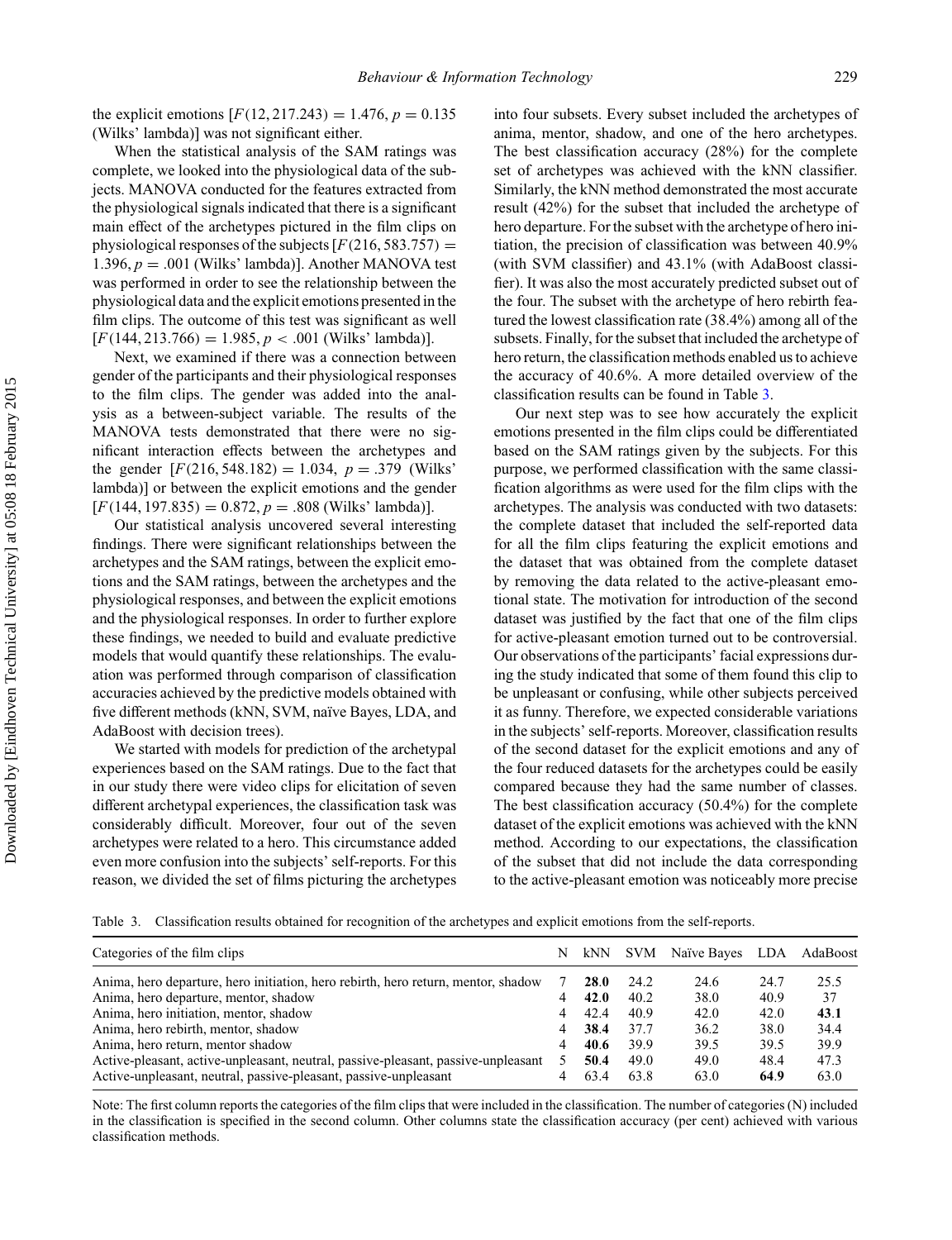<span id="page-11-0"></span>Table 4. Classification results obtained for recognition of the archetypes and explicit emotions from the cardiovascular responses of the participants.

| Categories of the film clips                                                      | N | kNN  |      | SVM Naïve Bayes LDA |      | AdaBoost |
|-----------------------------------------------------------------------------------|---|------|------|---------------------|------|----------|
| Anima, hero departure, hero initiation, hero rebirth, hero return, mentor, shadow |   | 25.5 | 29.3 | 27.2                | 29.0 | 18.5     |
| Anima, hero departure, mentor, shadow                                             |   | 38.4 | 41.3 | 42.8                | 42.4 | 31.9     |
| Anima, hero initiation, mentor, shadow                                            | 4 | 39.3 | 40.0 | 37.8                | 41.1 | 35.6     |
| Anima, hero rebirth, mentor, shadow                                               | 4 | 38.4 | 40.2 | 40.6                | 44.6 | 42.4     |
| Anima, hero return, mentor shadow                                                 | 4 | 42.8 | 43.8 | 40.6                | 44.2 | 35.5     |
| Active-pleasant, active-unpleasant, neutral, passive-pleasant, passive-unpleasant |   | 30.7 | 35.1 | 32.8                | 35.9 | 26.4     |
| Active-unpleasant, neutral, passive-pleasant, passive-unpleasant                  |   | 38.4 | 39.9 | 43.1                | 41.7 | 34.4     |

Note: The first column reports the categories of the film clips that were included in the classification. The number of categories (N) included in the classification is specified in the second column. Other columns state the classification accuracy (per cent) achieved with various classification methods.

(64.9%). Table [3](#page-10-0) provides more details on the classification results for the explicit emotions.

Having conducted the analysis of the SAM ratings, our next goal was to evaluate the feasibility of recognising the archetypes and the explicit emotions from the physiological data of the participants. This evaluation was performed in three steps. On the first step, recognition of the archetypes and the explicit emotions was carried out using the feature variables extracted from cardiovascular responses of the subjects. For the second step, only the features of the skin conductance signal were used. Finally, on the third step, we utilised the complete set of the features extracted from the ECG and skin conductance signals. The breakdown of the analysis process into three steps enabled us to discover and compare the importance of different physiological signals with respect to the classification. Similar to the analysis of the SAM ratings, we used five classification methods for every step.

The cardiovascular data of the subjects enabled us to classify the film clips corresponding to the seven archetypes with an accuracy of up to 29.3%. This recognition rate was achieved with the SVM algorithm. The recognition performance reached 44.6% (LDA) if the number of archetypes in the classification was decreased by isolating four smaller subsets following the approach taken during the analysis of the self-reports. The accuracy of classification for each of the subsets was slightly above 40%, ranging from 41.1% (for the subset with the archetype of hero initiation) to 44.6% (for the subset with the archetype of hero rebirth). For three out of the four subsets, the best results were achieved with the LDA algorithm. The classification of the explicit emotions based on the cardiovascular data was possible with the accuracy of up to 35.9% (LDA) in case of five classes of the emotions and up to 43.1%(Naïve Bayes) if the data corresponding to the active-pleasant emotional state were excluded. A detailed overview of the recognition results for the ECG data is presented in Table 4.

Next, we performed analysis based on the skin conductance data of the participants. The analysis followed the same procedure as in the case of the cardiovascular data. The prediction model trained based on the responses in skin

conductivity of the subjects to presentation of the archetypal film clips enabled us to classify seven archetypes with the accuracy of 28% (LDA). Then, the original dataset was split into four subsets in such a way that every subset included only one of the hero archetypes. The classification performance varied from 39.5% to 45.5% among the subsets. Similar to the ECG signal, the most accurate results were obtained with the LDA method. The explicit emotions were predicted with the precision of 40.6% (LDA) in case of five classes and 46.0% (SVM) in case of four classes. Additional information about the classification is provided in Table [5.](#page-12-0)

Finally, we integrated the features extracted from the ECG and the skin conductance signals into a unified dataset and built several prediction models in order to evaluate the feasibility of recognising the archetypes and the explicit emotions from the physiological data. In the case of classifying seven archetypes, the accuracy was in the range between 28.4% (AdaBoost) and 36.7% (LDA). When the data were rearranged into several subsets, in such a manner that each of them corresponded to only four archetypes, the classification performance achieved 57.1% (LDA). This result was accomplished on the subset with the archetype of hero initiation. The recognition of explicit emotions demonstrated similar outcomes. With four classes of emotions, 57.2% of the cases were accurately classified using the LDA method. When five explicit emotions were included in the analysis, the recognition rate decreased to 50.7% (LDA). In Table [6,](#page-12-0) we provide further details about the analysis of the complete dataset of the physiological signals.

As we completed the analysis of the participants' selfreports and their physiological responses to the film clips, it was necessary to put the results next to each other to facilitate a comparison and further discussion. This is done in Table [7,](#page-12-0) which reports the best classification accuracies achieved on the datasets that were built based on the selfreports and the physiological data. Additionally, this table illustrates the relationship between the recognition performance and the number of the film clips' categories in the datasets.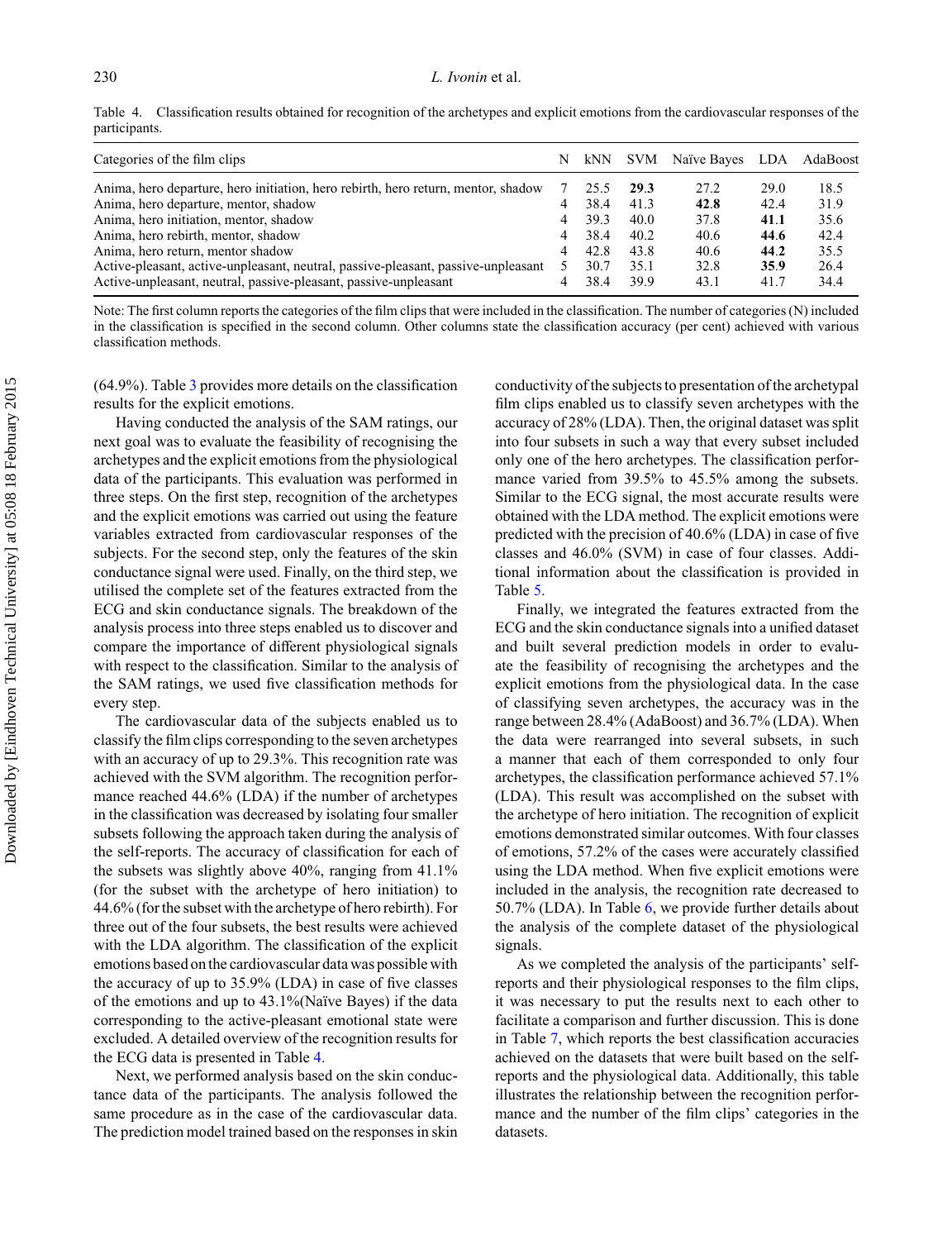<span id="page-12-0"></span>

|               | Table 5. Classification results obtained for recognition of the archetypes and explicit emotions from the skin conductance of the |  |  |  |  |  |  |  |  |
|---------------|-----------------------------------------------------------------------------------------------------------------------------------|--|--|--|--|--|--|--|--|
| participants. |                                                                                                                                   |  |  |  |  |  |  |  |  |

| Categories of the film clips                                                      |   | N kNN |      | SVM Naïve Bayes LDA AdaBoost |      |      |
|-----------------------------------------------------------------------------------|---|-------|------|------------------------------|------|------|
| Anima, hero departure, hero initiation, hero rebirth, hero return, mentor, shadow |   | 21.0  | 23.0 | 23.7                         | 28.0 | 18.0 |
| Anima, hero departure, mentor, shadow                                             |   | 36.6  | 39.9 | 35.5                         | 40.9 | 37.0 |
| Anima, hero initiation, mentor, shadow                                            | 4 | 37.5  | 44   | 44.7                         | 45.5 | 22.5 |
| Anima, hero rebirth, mentor, shadow                                               | 4 | 29.7  | 39.5 | 37.3                         | 39.5 | 22.8 |
| Anima, hero return, mentor shadow                                                 | 4 | 37.0  | 39.1 | 35.9                         | 39.5 | 27.2 |
| Active-pleasant, active-unpleasant, neutral, passive-pleasant, passive-unpleasant |   | 38.2  | 40.6 | 40.0                         | 40.6 | 30.4 |
| Active-unpleasant, neutral, passive-pleasant, passive-unpleasant                  |   | 40.9  | 46.0 | 41.7                         | 44.6 | 24.3 |

The first column reports the categories of the film clips that were included in the classification. The number of categories (N) included in the classification is specified in the second column. Other columns state the classification accuracy (per cent) achieved with various classification methods.

Table 6. Classification results obtained for recognition of the archetypes and explicit emotions from the complete dataset of the physiological signals.

| Categories of the film clips                                                      | N | kNN  | <b>SVM</b> | Naïve Bayes | LDA  | AdaBoost |
|-----------------------------------------------------------------------------------|---|------|------------|-------------|------|----------|
| Anima, hero departure, hero initiation, hero rebirth, hero return, mentor, shadow |   | 33.4 | 34.6       | 33.4        | 36.7 | 28.4     |
| Anima, hero departure, mentor, shadow                                             |   | 52.9 | 50.7       | 53.3        | 51.4 | 50.7     |
| Anima, hero initiation, mentor, shadow                                            | 4 | 54.1 | 56.0       | 55.6        | 57.1 | 45.8     |
| Anima, hero rebirth, mentor, shadow                                               |   | 49.2 | 51.4       | 50.0        | 52.9 | 38.0     |
| Anima, hero return, mentor shadow                                                 |   | 56.1 | 52.2       | 53.6        | 52.9 | 49.3     |
| Active-pleasant, active-unpleasant, neutral, passive-pleasant, passive-unpleasant |   | 47.5 | 49.0       | 50.1        | 50.7 | 44.1     |
| Active-unpleasant, neutral, passive-pleasant, passive-unpleasant                  |   | 54.7 | 55.1       | 57.2        | 56.2 | 41.6     |

Note: The first column reports the categories of the film clips that were included in the classification. The number of categories (N) included in the classification is specified in the second column. Other columns state the classification accuracy (per cent) achieved with various classification methods.

Table 7. Comparison of classification accuracy achieved using the self-report questionnaires and physiological data.

| Categories of the film clips                                                              |   | N Self-reports | Physiological<br>data |
|-------------------------------------------------------------------------------------------|---|----------------|-----------------------|
| Anima, hero departure, hero<br>initiation, hero rebirth, hero<br>return, mentor, shadow   | 7 | 28.0           | 36.7                  |
| Anima, hero departure, mentor,<br>shadow                                                  | 4 | 42.0           | 53.3                  |
| Anima, hero initiation, mentor,<br>shadow                                                 | 4 | 43.1           | 57.1                  |
| Anima, hero rebirth, mentor,<br>shadow                                                    | 4 | 38.4           | 52.9                  |
| Anima, hero return, mentor<br>shadow                                                      | 4 | 40.6           | 56.1                  |
| Active-pleasant, active-<br>unpleasant, neutral, passive-<br>pleasant, passive-unpleasant | 5 | 50.4           | 50.7                  |
| Active-unpleasant, neutral,<br>passive-pleasant, passive-<br>unpleasant                   | 4 | 64.9           | 57.2                  |

Although up to this point we focused on conducting between-subject classification, there is an opinion that due to physiological differences between individuals the algorithms for recognition of affective states work better if they were personalised. For instance, judging from the

review provided in Novak *et al.* [\(2012\),](#page-18-0) the studies that performed within-subjects recognition of psychological states achieved better results than the experiments where between-subjects approach were utilised. Although the main focus of our study was on investigating the feasibility of developing algorithms for between-subjects recognition of the archetypal experiences, we could also analyse the data from the participants individually. After we split the original dataset into 23 subsets in such a way that every dataset contained physiological data for one individual, two types of analysis were conducted.

First, we trained prediction models using one of the classification algorithms introduced above to recognise the archetypal experiences of the subjects. Before the training took place, we had to considerably reduce the number of features in order to avoid the unbalanced classification problem that is characterised by a high-dimensional and small sample size dataset. The reduction was performed using the technique described in the Methods section. It should be noted that although the actions for prevention of the unbalanced design were implemented, our results for the within-subject classification are still likely to be overoptimistic and should be interpreted as preliminary. A dedicated study with an emphasis on the within-subject design is required for more reliable evaluations. Having completed the classification for each of the participants, we calculated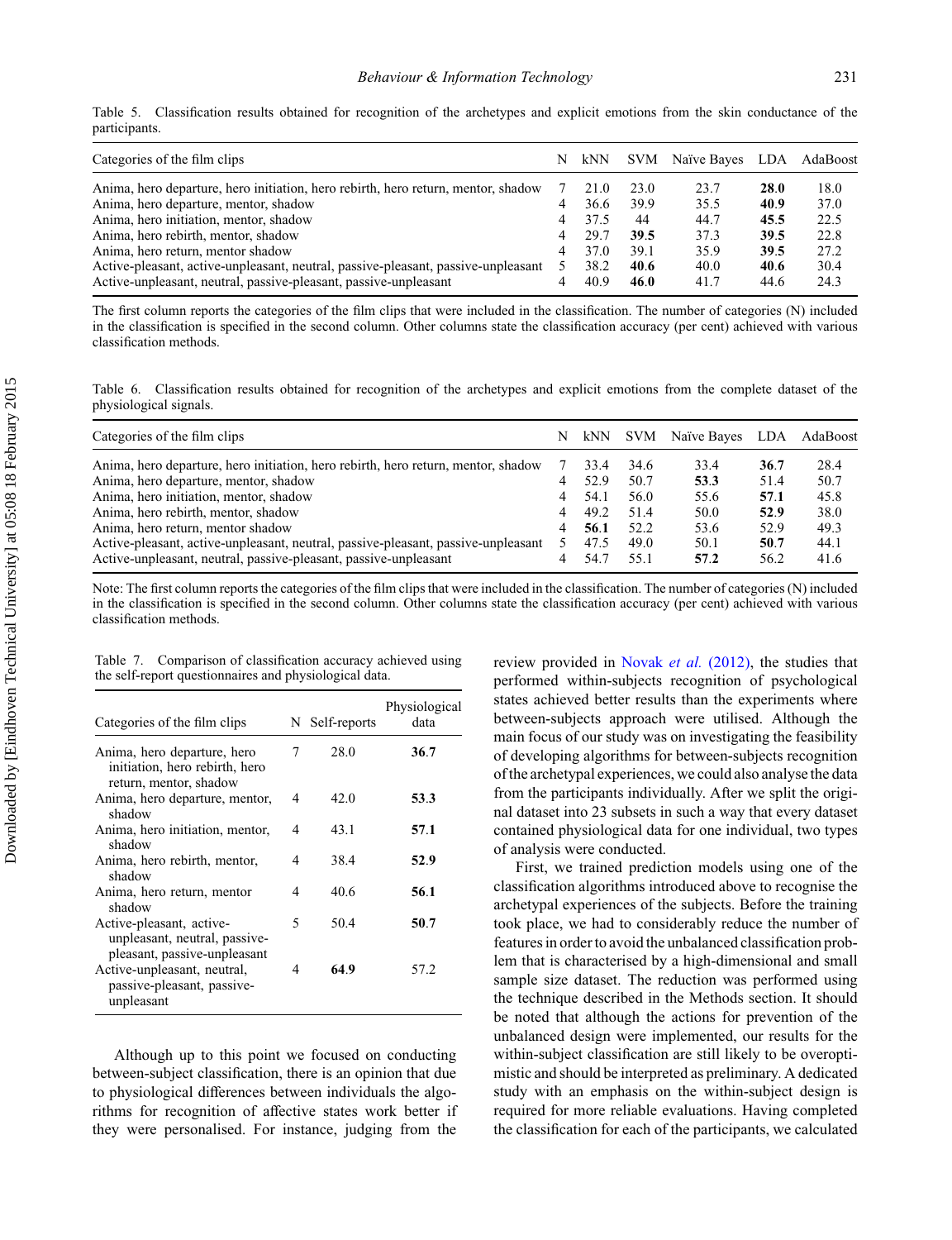<span id="page-13-0"></span>The means and standard errors (SE) of the recognition accuracies (per cent) calculated based on the within-subject classification.

|                              |                         | kNN                  |                   | <b>SVM</b>           |                   | Naïve Bayes          |                   | <b>LDA</b>           |                   | AdaBoost             |                   |
|------------------------------|-------------------------|----------------------|-------------------|----------------------|-------------------|----------------------|-------------------|----------------------|-------------------|----------------------|-------------------|
| Categories of the film clips | Gender                  | Mean                 | <b>SE</b>         | Mean                 | <b>SE</b>         | Mean                 | <b>SE</b>         | Mean                 | <b>SE</b>         | Mean                 | <b>SE</b>         |
| Seven archetypes             | Mixed<br>Female<br>Male | 53.6<br>46.5<br>59.0 | 3.1<br>4.9<br>3.9 | 70.3<br>67.0<br>72.9 | 3.7<br>5.5<br>5.5 | 45.8<br>42.1<br>48.7 | 2.7<br>4.6        | 63.5<br>62.7<br>64.0 | 3.5<br>4.6<br>5.7 | 58.9<br>57.4<br>60.1 | 2.7<br>3.1<br>4.5 |
| Five explicit emotions       | Mixed<br>Female<br>Male | 75.1<br>73.3<br>76.4 | 2.7<br>5.3<br>3.0 | 86.4<br>86.0<br>86.7 | 2.9<br>4.8<br>3.9 | 63.5<br>60.7<br>65.6 | 3.0<br>4.8<br>4.2 | 86.6<br>84.7<br>88.2 | 2.2<br>4.2<br>2.6 | 67.0<br>66.7<br>67.2 | 1.9<br>3.3<br>2.6 |

The classification rates were aggregated over the entire population of the subjects and in breakdown by genders. The data was obtained with the following five classification techniques: k-nearest neighbourhood (kNN); support vector machine (SVM); naïve Bayes, linear discriminant analysis (LDA); and Adaptive Boosting in combination with decision trees (AdaBoost).

separately the means and standard errors of the recognition accuracies across the whole population and for two gender groups. The best classification rate (70.3%) between seven archetypes was achieved with the SVM technique for the entire population of the subjects. If the participants were divided into gender groups, the recognition accuracy for the men was 72.8% (SVM), while for the women only 67.0% (SVM).

Second, the steps taken for the classification of the archetypal experiences were repeated in order to obtain prediction models for the explicit emotions. In this analysis, the LDA and the SVM techniques demonstrated almost identical performance. The five explicit emotions were classified with an average accuracy of 86.6% (LDA) on the dataset that consisted of the physiological data from the participants of both genders. Similar to the recognition of the archetypes, we could more reliably predict the explicit emotions for men (88.2%) rather than for women (84.7%). A detailed overview of the classification results is presented in Table 8.

### **4. Discussion**

According to Jung, people share certain impersonal traits, which do not develop individually but are inherited and universal. These traits, which were described as the collective unconscious, motivate, and influence human behaviour, albeit individuals are not aware of their presence. In this way, they are different from explicit emotional feelings that are directly accessible for conscious recollection. The explicit emotional and cognitive states have been extensively studied with regard to their impact on HCI, but the feasibility of developing an interface that can capture implicit human experience remains an open question. It is not clear whether manifestations of the archetypes can be unobtrusively and accurately sensed by a machine. This question was investigated in our study, as the archetypal experiences were elicited in the subjects with the film clips and their psychophysiological responses were monitored with small wearable sensors.

#### *4.1. Self-reports data*

Besides recording the physiological signals of the subjects, we asked them to provide self-reports about their feelings by means of the SAM rankings after viewing every video clip. The statistical analysis indicated there was a significant relationship between the archetypal experiences pictured in the film clips and the SAM evaluations provided by the participants. Therefore, it seems the subjects could to a certain extent consciously report their feelings about the archetypes. Unsurprisingly, the relationship between the explicit emotions and the SAM ratings also was statistically significant. This finding was expected based on the previous literature in this field. Interestingly, the gender of the participants did not have any significant effect on their SAM evaluations. This observation merited attention because later we would see that the gender had some influence on the results of the within-subject analysis of the physiological data. While the MANOVA tests demonstrated that both the archetypes and the explicit emotions had a significant impact on the SAM rankings provided by the subjects, a further investigation was required in order to clarify the strength of these relationships. Therefore, we trained several classifiers on the SAM data and then compared their performance. The comparison indicated that the explicit emotions could be recognised with a considerably higher accuracy than the archetypes. From our point of view, this finding could be explained with two reasons. First, the archetypal appearances in the film clips were not readily registered and interpreted by the conscious minds of the participants. On the other hand, the subjects could consciously recognise and rate the explicit emotions more easily. Second, the SAM tool might be better suited for describing the explicit emotions rather than the archetypes because it was made specifically for this purpose. From our point of view, the SAM tool still was the most appropriate instrument we could use for the evaluation of the subjects' conscious responses because, to the best of our knowledge, there is no assessment technique that measures conscious reactions of an individual to archetypes.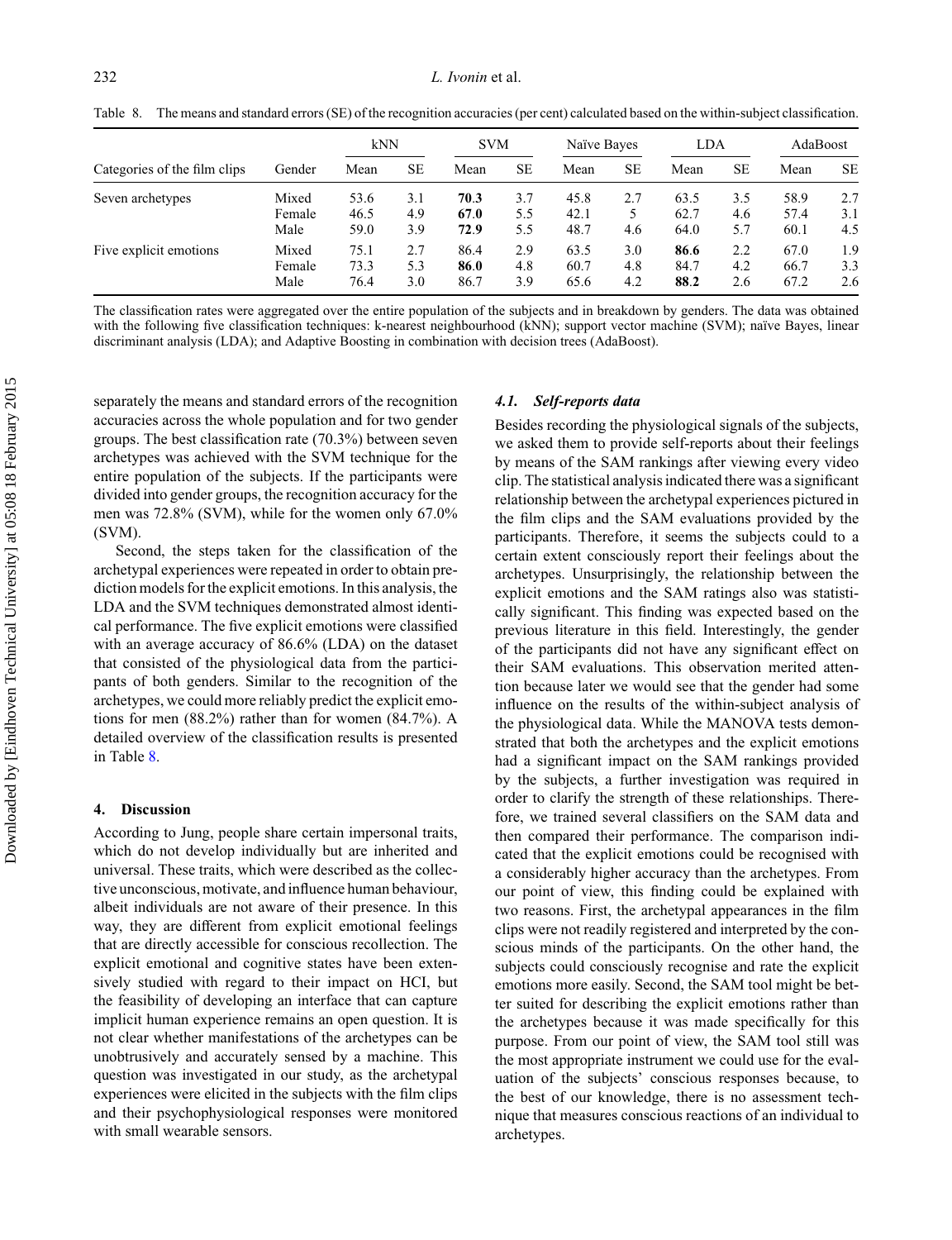#### *4.2. Physiological data*

According to the analysis we conducted, there was a statistically significant relationship between the physiological reactions of the participants to the presentation of the film clips and the categories of the explicit emotions portrayed in the videos. Further investigation involved training prediction models for recognition of the explicit emotions and evaluation of their performance using the cross-validation technique. This evaluation indicated that five classes of the explicit emotions could be recognised with an accuracy of 50.7%, and by removing one of the classes, we achieved the accuracy of 57.2%. Based on the review provided in Novak *et al.* [\(2012\),](#page-18-0) it is evident that the predictive power of our models is on par with other affect recognition studies in terms of classification accuracy. There are studies where higher accuracies have been reported, for instance in Picard *et al.* [\(2001\),](#page-18-0) [Healey and Picard \(2005\),](#page-17-0) Sakr *[et al.](#page-18-0)* [\(2010\),](#page-18-0) and [Soleymani](#page-18-0) *et al.* (2011) researchers were able to achieve classification precision of up to 97.4%. While we acknowledge their accomplishments, it is necessary to take into account two types of limitations that seem to exist in these studies. First, in many cases, the classification is subject-dependent, meaning that recognition algorithms are trained and optimised to perform well with physiological data from a particular person and cannot be successfully used for the general population. Second, the number of psychological states, which are predicted, is generally smaller. In fact, the greatest accuracy was obtained with the classification of only three affective states. Obviously, the more classes that need to be predicted, the more difficult the classification problem becomes. For example, in the case of two classes, an accuracy of 50% is attained simply by chance, while in a situation with five classes, the chance level is 20%. We should also emphasise the fact that that while in our study only two physiological signals were recorded (ECG and skin conductance), other researchers commonly include additional sources of data, such as EEG or eye gaze. The additional sources of data clearly contribute to the improved classification accuracy, but we intentionally kept the number of measurements low in order to obtain evaluations applicable to realistic application scenarios. Based on the classification results for the explicit emotions, we could conclude that our experimental design and methods were valid. It was then safe to proceed with the interpretation of the experimental findings for the archetypal experiences.

Similar to the explicit emotion, the statistical analysis identified a significant main effect of categories of the archetypal film clips on physiological responses elicited in the subjects by these videos. The results of the classification demonstrated that prediction models constructed with established data mining techniques and trained on the physiological data of the subjects achieved the accuracy which was considerably higher than the chance level. The models for seven classes of the archetypes featured classification rates up to 36.7%. When the number of the classes was reduced from seven to four, the recognition accuracy achieved was 57.1%. It was difficult to compare these results with the state of the art because we were not aware of studies that examined archetypal experiences of people from a psychophysiological perspective. In order to have a relative benchmark, obtained results could be set against the findings related to the explicit emotions. From the comparison presented in Table [7,](#page-12-0) it follows that the archetypal experiences were predicted with approximately the same accuracy as the explicit emotions. In fact, the recognition rate for the group of archetypes, which included the archetype of hero initiation, differed from the classification accuracy for the set of four explicit emotions only on a fraction of per cent.

Prior to the study, one of our concerns was that, in both film clips and real life, other factors may strongly influence emotional arousal and valence. Moreover, these effects may be sufficient to complicate recognition of the archetypal experiences with competing signals, i.e. we expected there to be a significant potential for confusion of the recogniser when confronted with variable emotional states. It also bears emphasis that emotion-influencing stimuli are likely more prevalent in day-to-day experience than archetype-inducing stimuli.

The results suggest that our concern was not justified. As we hypothesised, each of the archetypes triggers a particular pattern of affective and cognitive reactions in a subject. These reactions led to activations in the ANS of the subjects that were measured with physiological sensors. Naturally, a superposition of the affective and cognitive responses forming an archetypal experience and another affective state could occur. Moreover, we are confident that such overlays took place when the subjects were watching the film clips during this experiment, and from our point of view, it is not possible to avoid them. This is likely one of the reasons why the classifier could not achieve accuracy higher than 57.1%. On the other hand, the film clips that depicted one of the pure explicit emotional feelings were not classified with a better accuracy than the archetypal film clips. Thus, it seems the archetypes lead to considerably powerful physiological reactions of the subjects, which could be identified even though the recogniser had to deal with competing signals.

We also analysed the potential for recognition of the subjects' psychological states from independent physiological signals. According to the results presented in Table [4,](#page-11-0) prediction models trained exclusively on the ECG data achieved recognition rates of up to 44.6% for the archetypes and 43.1% for the explicit emotions. On the other hand, as it can be seen from Table [5,](#page-12-0) the skin conductance data enabled us to train models that featured accuracies of up to 45.5% for the archetypes and 46.0% for the explicit emotions. It seems that a fusion of the independent physiological signals is required to achieve more reliable classification results.

Overall, the experimental findings indicate a positive relationship between the physiological signals of subjects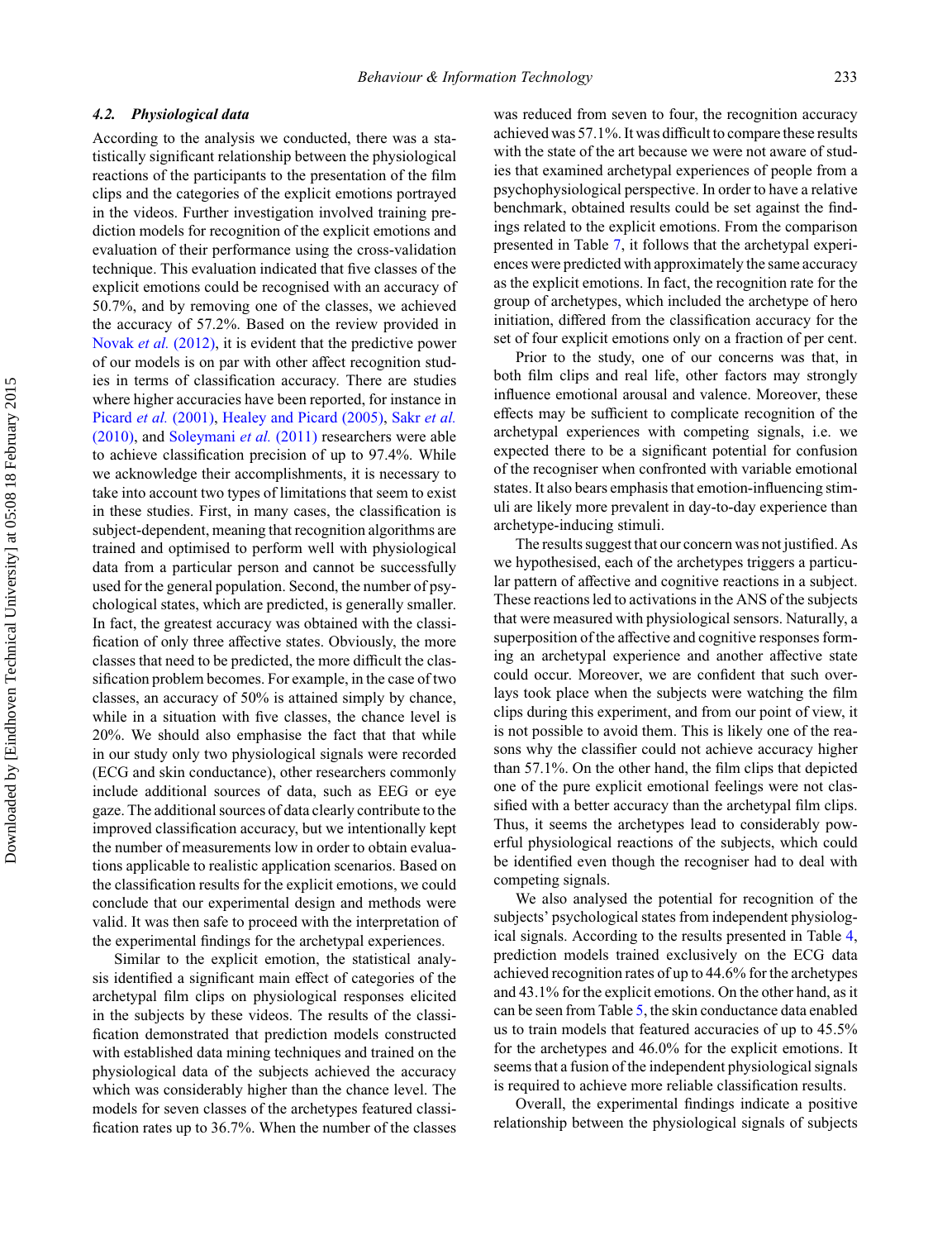and the induced archetypes. Moreover, we were able to train prediction models, which differentiated between four archetypes with an accuracy of up to 57.1%. Our results for the classification of the explicit emotions and the archetypes were almost identical. From our point of view, the fact that a similar recognition accuracy of archetypes compared to the classification of arousal and valence was achieved is a good accomplishment. Prior to the study, we expected a lower classification performance due to the complex nature of archetypes.

Although the obtained prediction models demonstrated performance that was considerably higher than the chance level, they still may not be good enough for practical applications. For this reason, we sought ways to improve the recognition performance. A common approach to address this problem in affective computing is to use within-subject rather than between-subject datasets for training of the classifiers. Our findings summarised in Table [8](#page-13-0) suggest that a switch from the between-subject to within-subject classification indeed could lead to better performance. Although these results may be overoptimistic due to a relatively low number of data samples per individual, they can be considered as preliminary evidence in favour of the proposed approach. Another observation related to the within-subject classification is that the prediction models were generally more accurate for male participants. This finding was interesting because we expected that women may have a higher predisposition for being 'touched' by the film clips and, consequently, exhibit more pronounced patterns of the physiological activations.

#### *4.3. Archetypal stimuli*

The selection of the archetypal stimuli was primarily based on the feedback obtained from the experts. After the experiment, the collected data also enabled us to indirectly evaluate validity of the chosen film clips.

According to [Rottenberg](#page-18-0) *et al.* (2007), validation of film clips on the basis of self-reported emotional ratings is a significantly limited approach because even the most robust self-reported norms provide no guarantee that a film will elicit the desired emotional experience. In case of the films with archetypal appearances, it was reasonable to expect even less benefit in the application of this approach.

For this reason, it was decided to approach the problem of selecting and validating the archetypal stimuli in a qualitative manner. We contacted one of the most competent research organisations that specialise in the archetypal symbolism: The ARAS associated with The C.G. Jung Institute of San Francisco. The film clips were then evaluated by a group of four experts from this organisation. They were asked to independently rate the film clips using a very simple scale. Each film clip was classified either as 'good enough' or 'not good enough'. A film clip had to be approved by all the four experts in order to be selected. Therefore, the inter-rater reliability for the chosen film clips measured with

the intraclass correlation coefficient was 1.0. The inter-rater reliability on the judgment among all 21 clips (including the non-selected ones) given by the four reviewers was 0.4. A pool of the film clips obtained through this collaboration was used in our previous experiment [\(Chang](#page-17-0) *et al.* 2013b). This pool of stimuli served as an input for the present study.

After the study, we could apply the principle of triangulation [\(Moran-Ellis](#page-18-0) *et al.* 2006) in order to estimate whether the film clips elicited the expected archetypal experience. [Healey \(2011\)](#page-17-0) illustrated that the triangulation of multiple sources of information leads to a better set of affective labels. We combined the qualitative recommendations obtained from ARAS with the quantitative physiological data. The qualitative information served as a primary source of validation. Additionally, the classification performance of the prediction models trained on the physiological data corresponding to the archetypal stimuli suggested that these stimuli led to uniform response patterns in the ANS of the participants.

Finally, we applied the approach known as 'direct and indirect measures' [\(Reingold and Merikle 1990\)](#page-18-0) for the measurement of the participants' conscious awareness about the archetypal stimuli. According to this approach, the subjects are consciously unaware of the effects of the stimuli if the sensitivity of the indirect measure is greater than the sensitivity of the direct measure. In our study, the self-reports were assumed to fulfils the role of the direct measure and the physiological responses were considered as the indirect measure. As the analysis of the data collected in the experiment suggests, the indirect measure seemed to perform better than the direct measure in case of the archetypal stimuli.

Overall, the problem of selection and validation of the archetypal stimuli is challenging. This study represents one of the first steps in this direction. We hope to address this problem with a greater detail in the future research.

## *4.4. Limitations*

The present study has some limitations. One limitation is the relatively small number of participants. If we talk about the within-subject classification then it is necessary to mention that more data samples per subject would be beneficial. Another limitation is that the participants did not move much during the presentation of the stimuli and, thus, movement artefacts in the physiological measurements were minimal. In many practical scenarios it is reasonable to expect movements of users. For this reason, additional filters for the elimination of the noise generated by movements have to be introduced. Also, strictly speaking, the results of the study just showed that the archetypes in the film clips could be distinguished by the physiological reactions of their viewers. The results do not imply that the archetypes were actually activated in individuals. Besides, it is necessary to mention that the SAM instrument could only capture the emotional aspects of the archetypal experiences. This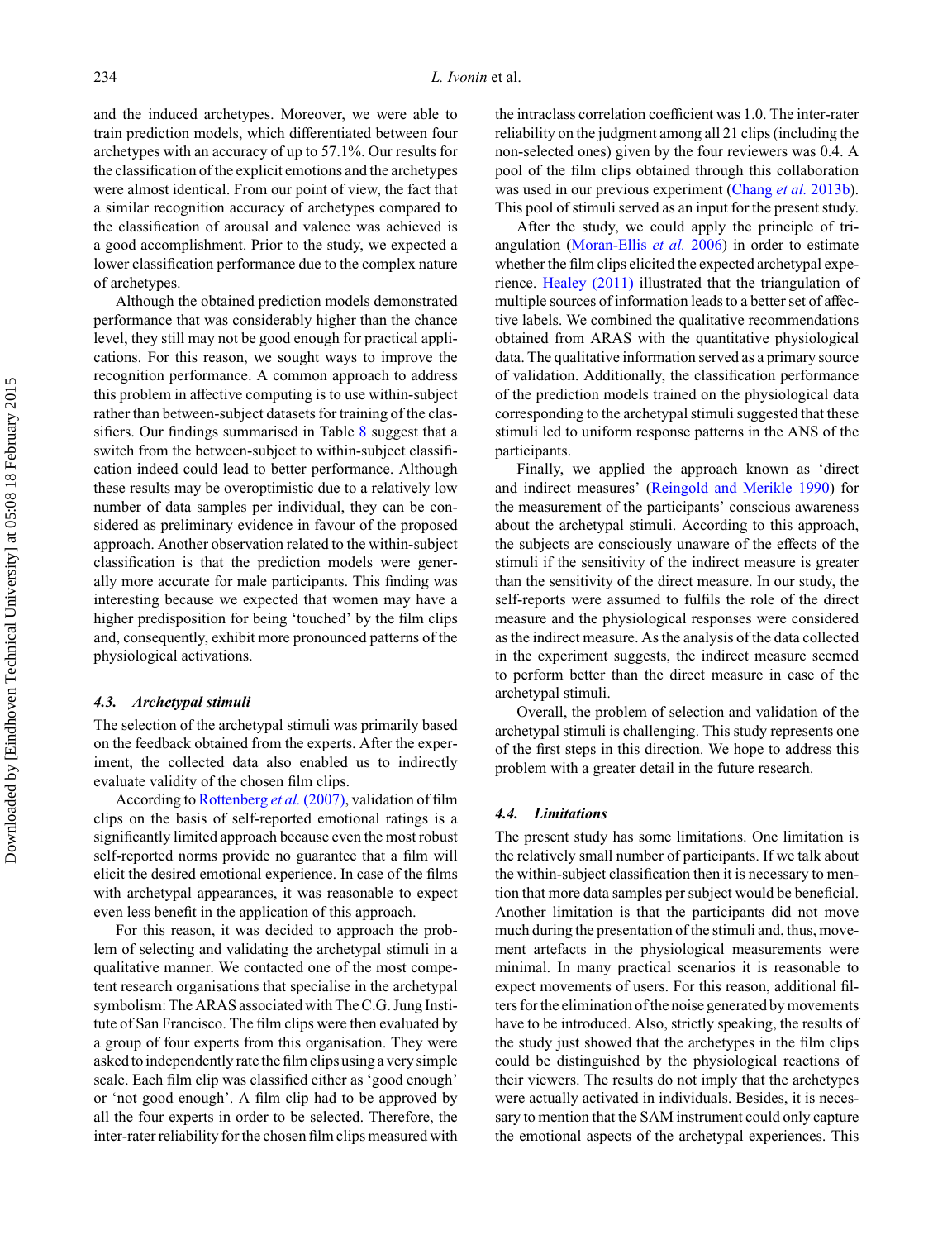<span id="page-16-0"></span>instrument could not possibly cover other facets of the archetypal experience, such as thoughts or ideas. Finally, the generalisability of the experimental findings is limited. We did our utmost to ensure the obtained models provided valid predictions by applying an appropriate statistical technique but the reported results should be repeated in several other studies for the final confirmation of their generalisability.

#### **5. Conclusion**

Besides explicit emotional feelings that are easily available for conscious recollection, people have unconscious experiences that nevertheless drive their decisions, motivations, and behaviours. Unlike explicit emotions, unconscious or implicit experiences have received little attention in the field of HCI. In this study, we investigated whether the archetypal experiences of users, which in part constitute the unconscious, produce distinct patterns of physiological responses and estimated the feasibility of the automated recognition of such experiences with wearable sensors for measurement of cardiovascular and electrodermal activities. Seven archetypes and five explicit emotions were included in the study and presented to subjects by means of the film clips. Following the presentation of every video, the participants were asked to provide a conscious report about their feelings. The statistical analysis demonstrated that the film clips with both the archetypes and the explicit emotions led to significantly different psychophysiological responses. Then, the data mining techniques were applied to the subjects' self-reports and their physiological data in order to construct several prediction models. In case of the archetypal film clips, the models trained on the physiological data demonstrated better performance (57.1%) than the models built based on the self-reports (43.1%). We encountered an opposite finding during the evaluation of the models for the explicit emotions. The models that were built based on the SAM reports featured higher classification accuracy (64.9%) than the models trained on the physiological data (57.2%). Thus, it seems that by using the physiological signals the archetypes could be distinguished as accurately as the explicit emotions. Moreover, our research findings suggest the subjects had more conscious awareness about the explicit emotions rather than the archetypal experiences. Although the classification performance for the archetypes was considerably higher than the chance level, it may not be robust enough for practical applications. Therefore, we carried out a preliminary evaluation to see whether a switch from the between-subject to within-subject modelling could benefit the recognition accuracy. Our analysis was performed on small data samples and may be overoptimistic, but it indicated that the classification rate for seven classes of the archetypes could be improved up to 70.3% by using within-subject models. Overall, our findings suggest the archetypes could be identified in human experience through physiological measurements even though they may not always be consciously recognised by the individuals.

#### **Acknowledgements**

The authors thank The Archive for Research in Archetypal Symbolism and, in particular, John Beebe, Baruch Gould, Iden Goodman, Allison Tuzo, and Tom Singer for their help with identification and selection of the archetypal stimuli. We also thank the anonymous reviewers whose feedback helped us to improve the manuscript.

#### **Funding**

This work was supported in part by the Erasmus Mundus Joint Doctorate (EMJD) in Interactive and Cognitive Environments (ICE), which is funded by Erasmus Mundus [FPA no. 2010–2012].

#### **Note**

1. [https://play.google.com/store/apps/details?id](https://play.google.com/store/apps/details?id=org.hxresearch.archesense)=org.hxresearch. [archesense.](https://play.google.com/store/apps/details?id=org.hxresearch.archesense)

#### **References**

- Afonso, V.X., Tompkins, W.J., and Nguyen, T.Q., 1999. ECG beat detection using filter banks.*IEEE transactions on biomedical engineering*, 46 (2), 192–202.
- Agrawal, R., Faloutsos, C., and Swami, A., 1993. Efficient similarity search in sequence databases. *In*: D. Lomet, ed. *Foundations of data organization and algorithms*. Berlin: Springer, 69–84.
- *American beauty*, 1999. Film. Directed by Sam Mendes. USA: DreamWorks Pictures.
- *American history X*, 1998. Film. Directed by Tony Kaye. USA: New Line Cinema.
- Bargh, J.A., Gollwitzer, P.M., Lee-Chai, A., Barndollar, K., *et al*., 2001. The automated will: nonconscious activation and pursuit of behavioral goals. *Journal of personality and social psychology*, 81 (6), 1014–1027.
- Bargh, J.A. and Morsella, E., 2008. The unconscious mind. *Perspectives on psychological science*, 3 (1), 73–79.
- Belhumeur, P.N., Hespanha, J.P., and Kriegman, D.J., 1997. Eigenfaces vs. Fisherfaces: recognition using class specific linear projection.*IEEE Transactions on Pattern Analysis and Machine Intelligence*, 19 (7), 711–720.
- Bradley, M.M. and Lang, P.J., 1994. Measuring emotion: the selfassessment manikin and the semantic differential. *Journal of Behavior Therapy and Experimental Psychiatry*, 25 (1), 49–59.
- Bradley, M.M. and Lang, P.J., 1999. *International affective digitized sounds (IADS): stimuli, instruction manual and affective ratings.* Gainesville, FL, Tech. Rep. No. B-2.
- Bradshaw, S. and Storm, L., 2013. Archetypes, symbols and the apprehension of meaning. *International journal of Jungian studies*, 5 (2), 154–176.
- *Braveheart*, 1995. Film. Directed by Mel Gibson. USA: 20th Century Fox.
- Brown, K.W. and Ryan, R.M., 2003. The benefits of being present: mindfulness and its role in psychological well-being. *Journal of personality and social psychology*, 84 (4), 822–848.
- Burns, A., *et al*., 2010. SHIMMER: an extensible platform for physiological signal capture.*In*: *Annual international conference of the IEEE engineering in medicine and biology society*, Buenos Aires, Argentina. New York, NY: IEEE, 3759–3762.
- Cacioppo, J.T. and Tassinary, L.G., 1990. Inferring psychological significance from physiological signals. *The American psychologist*, 45 (1), 16–28.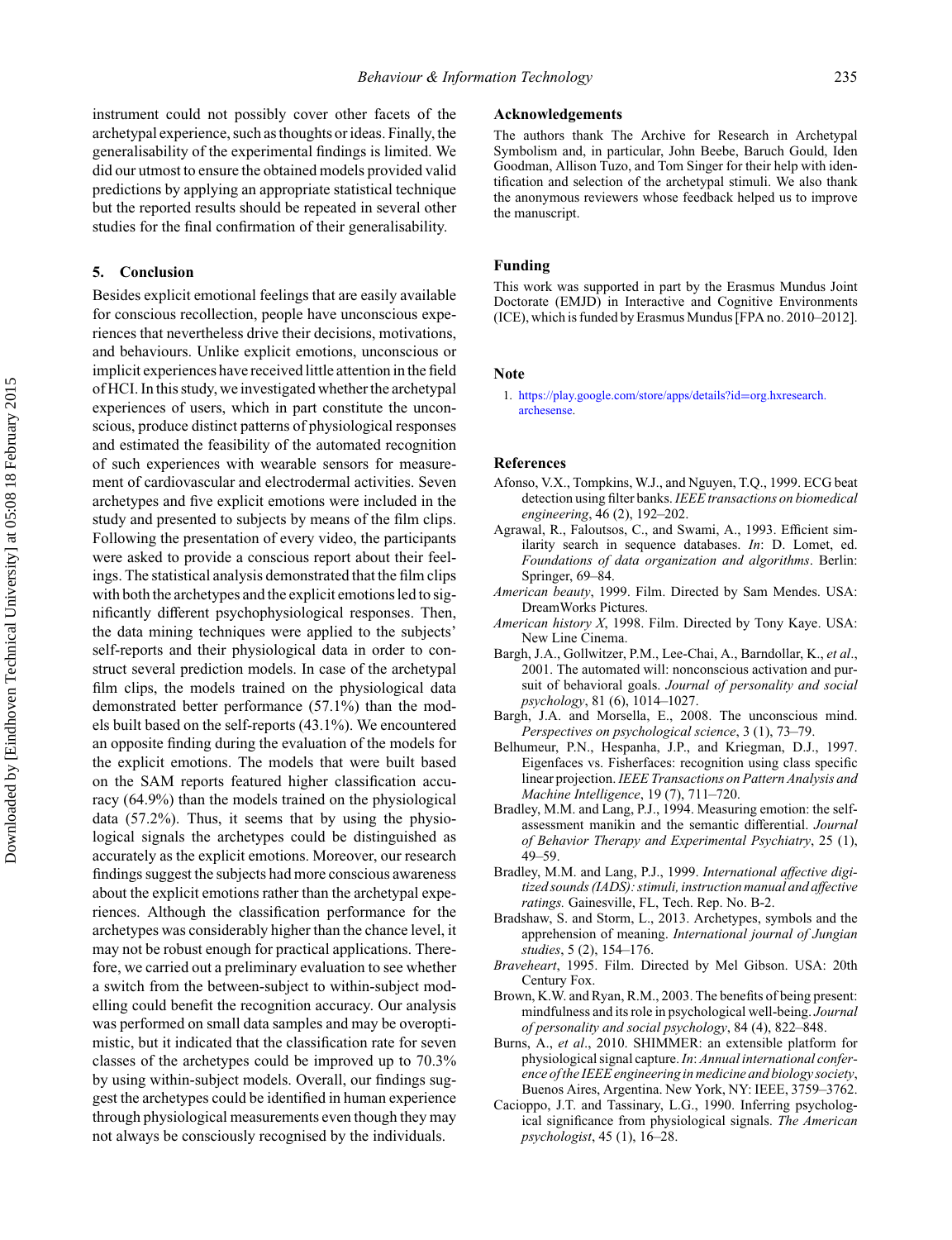- <span id="page-17-0"></span>Caldwell, M., Henry, P., and Alman, A., 2010. Constructing audiovisual representations of consumer archetypes. *Qualitative market research: an international journal*, 13 (1), 84–96.
- Camm, A.J., *et al*., 1996. Heart rate variability: standards of measurement, physiological interpretation, and clinical use. *Circulation*, 93 (5), 1043–1065.
- Campbell, J., 2008. *The hero with a thousand faces*. 2nd ed. Novato, CA: New World Library.
- Chan, F.K., 2003. Haar wavelets for efficient similarity search of time-series: with and without time warping. *IEEE transactions on knowledge and data engineering*, 15 (3), 686–705.
- Chang, H.-M., *et al*., 2013a. From mythology to psychology: identifying archetypal symbols in movies. *Technoetic arts*, 11 (2), 99–113.
- Chang, H.-M., *et al*., 2013b. What do we feel about archetypes: self-reports and physiological signals.*In*:*Proceedings of 21st European signal processing conference EUSIPCO 2013*, Marrakesh, Morocco, 1–6.
- *Coral sea dreaming: awaken*, 2010. Video. Directed by David Hannan. Australia: Roadshow Entertainment.
- Duric, Z., *et al*., 2002. Integrating perceptual and cognitive modeling for adaptive and intelligent human-computer interaction. *Proceedings of the IEEE*, 90 (7), 1272–1289.
- Faber, M.A. and Mayer, J.D., 2009. Resonance to archetypes in media: there is some accounting for taste. *Journal of research in personality*, 43 (3), 307–322.
- Fairclough, S.H., 2009. Fundamentals of physiological computing. *Interacting with computers*, 21 (1–2), 133–145.
- *Fight club*, 1999. Film. Directed by David Fincher. USA: 20th Century Fox.
- Figner, B. and Murphy, R.O., 2011. Using skin conductance in judgment and decision making research. *In*: M. Schulte-Mecklenbeck, A. Kuehberger, and R. Ranyard, eds. *A handbook of process tracking methods for decision research*. New York, NY: Psychology Press, 163–184.
- *Forrest Gump*, 1994. Film. Directed by Robert Zemeckis. USA: Paramount Pictures.
- Freund, Y. and Schapire, R.E., 1997. A decision-theoretic generalization of on-line learning and an application to boosting. *Journal of computer and system sciences*, 55 (1), 119–139.
- Geurts, P., 2001. Pattern extraction for time series classification. *In*: L. Raedt and A. Siebes, eds. *Principles of data mining and knowledge discovery*. Berlin: Springer, 115–127.
- Gronning, T., Sohl, P., and Singer, T., 2007. ARAS: archetypal symbolism and images. *Visual resources*, 23 (3), 245–267.
- Gross, J.J. and Levenson, R.W., 1995. Emotion elicitation using films. *Cognition & emotion*, 9 (1), 87–108.
- *Hannibal*, 2001. Film. Directed by Ridley Scott. USA: Universal Pictures.
- Healey, J., 2011. Recording affect in the field: towards methods and metrics for improving ground truth labels. *In*: S. D'Mello, A. Graesser, B. Schuller, and J.-C. Martin, eds.*Affective computing and intelligent interaction – LNCS 6974*. Berlin: Springer, 107–116.
- Healey, J.A. and Picard, R.W., 2005. Detecting stress during real-world driving tasks using physiological sensors. *IEEE transactions on intelligent transportation systems*, 6 (2), 156–166.
- Hudlicka, E., 2003. To feel or not to feel: the role of affect in human-computer interaction. *International journal of human-computer studies*, 59 (1–2), 1–32.
- Ivonin, L., Chang, H.-M., Chen, W., and Rauterberg, M., 2012. A new representation of emotion in affective computing. *In*: *Proceeding of 2012 international conference on affective computing and intelligent interaction (ICACII 2012)*. Taipei, Taiwan: Lecture Notes in Information Technology, 337–343.
- Ivonin, L., Chang, H.-M., Chen, W., and Rauterberg, M., 2013. Unconscious emotions: quantifying and logging something we are not aware of. *Personal and ubiquitous computing*, 17 (4), 663–673.
- IzsÓ, L. and Láng, E., 2000. Heart period variability as mental effort monitor in human computer interaction. *Behaviour & information technology*, 19 (4), 297–306.
- Jung, C.G., 1981. *The archetypes and the collective unconscious*. Princeton, NJ: Princeton University Press.
- Kadous, M.W. and Sammut, C., 2005. Classification of multivariate time series and structured data using constructive induction. *Machine learning*, 58 (2–3), 179–216.
- Klem, G.H., *et al*., 1999. The ten-twenty electrode system of the International Federation. The International Federation of Clinical Neurophysiology. *Electroencephalography and clinical neurophysiology. Supplement*, 52, 3–6.
- Kreibig, S.D., 2010. Autonomic nervous system activity in emotion: a review. *Biological psychology*, 84 (3), 394–421.
- Lacey, J. and Lacey, B., 1970. Some autonomic-central nervous system interrelationships. *In*: P. Black, ed. *Physiological correlates of emotion*. New York: Academic Press, 205–227.
- Lahlou, S., 2010. Digitization and transmission of human experience. *Social science information*, 49 (3), 291–327.
- Lang, P.J., Bradley, M.M., and Cuthbert, B.N., 2008.*International affective picture system (IAPS): affective ratings of pictures and instruction manual.* Gainesville, FL, Technical Report A-8.
- Lang, P.J., Greenwald, M.K., Bradley, M.M., and Hamm, A.O., 1993. Looking at pictures: affective, facial, visceral, and behavioral reactions. *Psychophysiology*, 30 (3), 261–273.
- Lin, H.-C.K., Chen, N.-S., Sun, R.-T., and Tsai, I.-H., 2014. Usability of affective interfaces for a digital arts tutoring system. *Behaviour & information technology*, 33 (2),  $1 - 12$ .
- *Love actually*, 2003. Film. Directed by Richard Curtis. UK, France: Universal Pictures.
- *Maléna*, 2000. Film. Directed by Giuseppe Tornatore. Italy: Miramax Films.
- Maloney, A., 1999. Preference ratings of images representing archetypal themes: an empirical study of the concept of archetypes. *Journal of analytical psychology*, 44, 101–116.
- Mandryk, R.L., Inkpen, K.M., and Calvert, T.W., 2006. Using psychophysiological techniques to measure user experience with entertainment technologies. *Behaviour & information technology*, 25 (2), 141–158.
- Mao, X. and Li, Z., 2009. Implementing emotion-based useraware e-learning. *In*: *Proceedings of the 27th international conference extended abstracts on human factors in computing systems – CHI EA '09*. New York, NY: ACM Press, 3787–3792.
- Martinez, A.M. and Kak, A.C., 2001. PCA versus LDA. *IEEE transactions on pattern analysis and machine intelligence*, 23 (2), 228–233.
- McDuff, D., *et al*., 2012. AffectAura: an intelligent system for emotional memory. *In*: *Proceedings of the 2012 ACM annual conference on human factors in computing systems – CHI '12*. New York, NY: ACM Press, 849–858.
- McLoone, H.E., 2010. Product archetype of personal computers as an expression of the collective unconsciousness of people on their hero's journey. *Proceedings of the human factors and ergonomics society annual meeting*, 54 (20), 1771–1775.
- Megehee, C.M. and Spake, D.F., 2012. Consumer enactments of archetypes using luxury brands. *Journal of business research*, 65 (10), 1434–1442.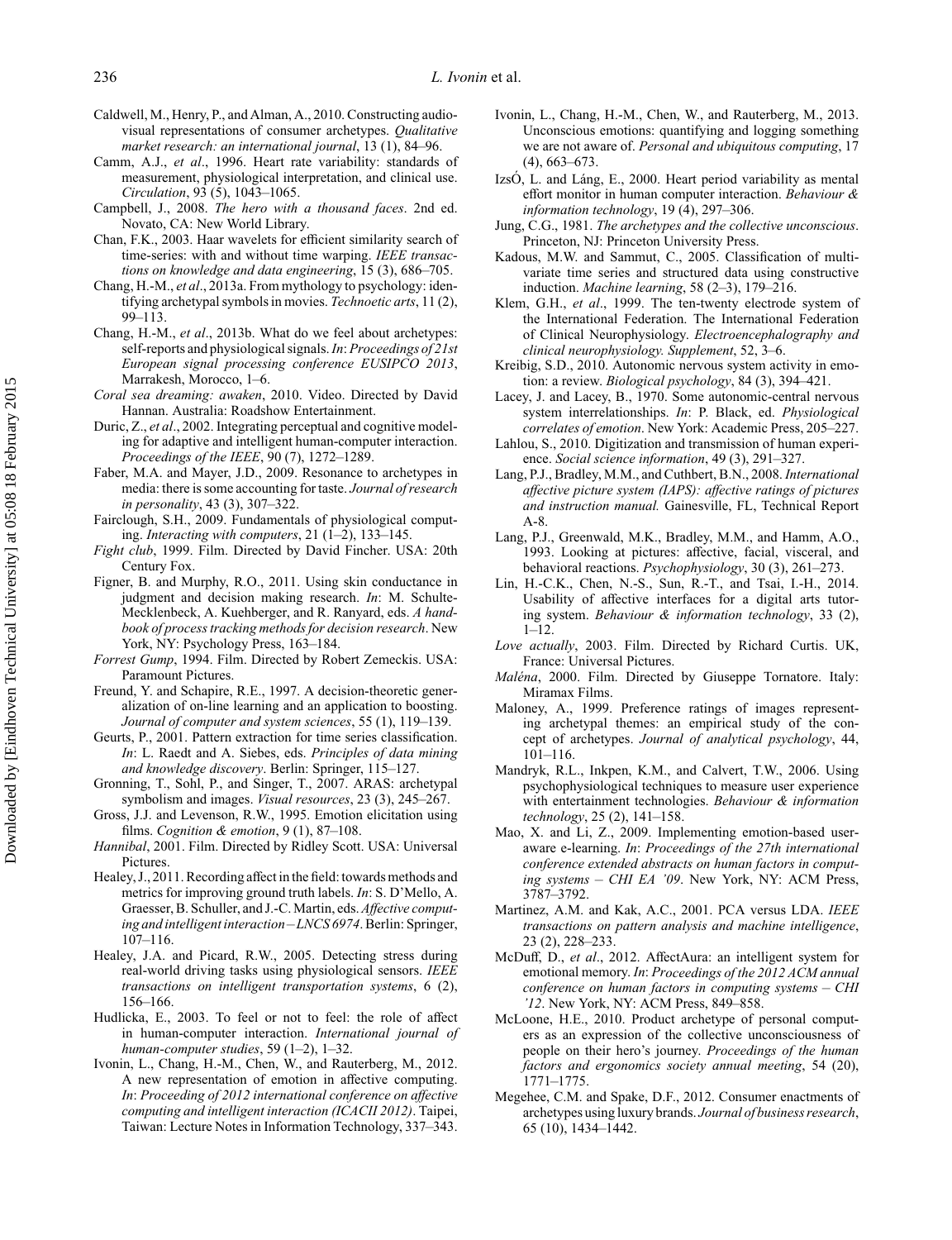- <span id="page-18-0"></span>Miller, N.E., 1992. Some examples of psychophysiology and the unconscious. *Applied psychophysiology and biofeedback*, 17  $(1), 3-16.$
- Moran-Ellis, J., Alexander, V.D., Cronin, A., Dickinson, M., Fielding, J., Sleney, J., and Thomas, H., 2006. Triangulation and integration: processes, claims and implications. *Qualitative research*, 6 (1), 45–59.
- *Mr. Bean (season 1, episode 1)*, 1990. UK: Pearson Television International.
- *Mr. Bean's Holiday*, 2007. UK, France, Russia, USA: Universal Pictures.
- MrBallonRond, 2012. Funny clip with mice and a dog [online]. YouTube. Available from: [http://www.youtube.com/watch?](http://www.youtube.com/watch?v=Sp-JJZi8huM) [v=Sp-JJZi8huM](http://www.youtube.com/watch?v=Sp-JJZi8huM) [Accessed 17 April 2013].
- Munteanu, A., Costea, I., Palos, R., and Jinaru, A., 2010. Entering in the essences of personality – studies over archetypes. *Procedia – social and behavioral sciences*, 5 (0), 2272–2276.
- Myers, I.B., McCaulley, M.H., Quenk, N.L., and Hammer, A.L., 1998. *MBTI manual: a guide to the development and use of the Myers-Briggs type indicator*. 3rd ed. Mountain View, CA: Consulting Psychologists Press.
- Neuman, M.R., 2010. Vital signs: heart rate. *IEEE pulse*, 1 (3), 51–55.
- Nisbett, R.E. and Wilson, T.D., 1977. Telling more than we can know: verbal reports on mental processes. *Psychological review*, 84 (3), 231–259.
- Novak, D., Mihelj, M., and Munih, M., 2012. A survey of methods for data fusion and system adaptation using autonomic nervous system responses in physiological computing. *Interacting with computers*, 24 (3), 154–172.
- Nunn, C.M.H., 1998. Archetypes and memes: their structure, relationships and behaviour. *Journal of consciousness studies*, 5 (3), 344–354.
- O'Brien, R.G. and Kaiser, M.K., 1985. MANOVA method for analyzing repeated measures designs: an extensive primer. *Psychological bulletin*, 97 (2), 316–333.
- Palomba, D., Angrilli, A., and Mini, A., 1997. Visual evoked potentials, heart rate responses and memory to emotional pictorial stimuli. *International journal of psychophysiology*, 27  $(1), 55-67.$
- Pantic, M. and Rothkrantz, L.J.M., 2003. Toward an affectsensitive multimodal human-computer interaction. *Proceedings of the IEEE*, 91 (9), 1370–1390.
- *Perfume: The story of a murderer*, 2006. Film. Directed by Tom Tywker. Germany, Spain, France: DreamWorks Pictures.
- Picard, R.W., 2000. *Affective computing*. Boston, MA: MIT Press.
- Picard, R.W., Vyzas, E., and Healey, J., 2001. Toward machine emotional intelligence: analysis of affective physiological state. *IEEE transactions on pattern analysis and machine intelligence*, 23 (10), 1175–1191.
- Ramshur, J.T., 2010. *Design, evaluation, and application of heart rate variability software (HRVAS)*. Thesis (Master's). The University of Memphis, Memphis, TN.
- Rauterberg, M., 2010. Emotions: the voice of the unconscious. *In*: *ICEC'10 proceedings of the 9th international conference on entertainment computing*. 205–215.
- Reingold, E.M. and Merikle, P.M., 1990. On the inter-relatedness of the theory and measurement in the study of unconscious processes. *Mind & language*, 5 (1), 9–28.
- Rivera-Pelayo, V., Zacharias, V., Müller, L., and Braun, S., 2012. Applying quantified self approaches to support reflective learning. *In*: *Proceedings of the 2nd international conference on learning analytics and knowledge – LAK '12*. New York, NY: ACM Press, 111–114.
- Rosen, D.H., Smith, S.M., Huston, H.L., and Gonzalez, G., 1991. Empirical study of associations between symbols and their

meanings: evidence of collective unconscious (archetypal) memory. *Journal of analytical psychology*, 36 (2), 211–228.

- Rottenberg, J., Ray, R.D., and Gross, J.J., 2007. Emotion elicitation using films. *In*: J.A. Coan and J.J.B. Allen, eds. *Handbook of emotion elicitation and assessment*. New York, NY: Oxford University Press, 9–28.
- Russell, J.A., 1980. A circumplex model of affect. *Journal of personality and social psychology*, 39 (6), 1161–1178.
- Sakr, G.E., Elhajj, I.H., and Huijer, H.A.-S., 2010. Support vector machines to define and detect agitation transition. *IEEE transactions on affective computing*, 1 (2), 98–108.
- Sally, W., 1994. Algorithms and archetypes: evolutionary psychology and Carl Jung's theory of the collective unconscious. *Journal of social and evolutionary systems*, 17 (3), 287–306.
- Scheirer, J., Fernandez, R., Klein, J., and Picard, R.W., 2002. Frustrating the user on purpose: a step toward building an affective computer. *Interacting with computers*, 14 (2), 93–118.
- Scherer, K.R., 2005. What are emotions? And how can they be measured? *Social science information*, 44 (4), 695–729.
- Soleymani, M., Pantic, M., and Pun, T., 2011. Multimodal emotion recognition in response to videos. *IEEE transactions on affective computing*, 3 (2), 211–223.
- Sotirova-Kohli, M., *et al*., 2011. Empirical study of Kanji as archetypal images: understanding the collective unconscious as part of the Japanese language. *The journal of analytical psychology*, 56 (1), 109–32.
- *The dark knight*, 2008. Film. Directed by Christopher Nolan. USA, UK: Warner Bros. Pictures.
- *The king's speech*, 2010. Film. Directed by Tom Hooper. UK: The Weinstein Company.
- *The lion king*, 1994. Film. Directed by Roger Allers and Rob Minkoff. USA: Walt Disney Pictures.
- *The lord of the rings: The fellowship of the ring*, 2001. Film. Directed by Peter Jackson. New Zealand, United Kingdom, United States: New Line Cinema.
- *The lord of the rings: The two towers*, 2002. Film. Directed by Peter Jackson. New Zealand, UK, USA: New Line Cinema.
- *The matrix*, 1999. Film. Directed by Andy Wachowski and Lana Wachowski. USA, Australia: Warner Bros. Pictures.
- *The matrix revolutions*, 2003. Film. Directed by Andy Wachowski and Lana Wachowski. USA, Australia: Warner Bros. Pictures.
- *The silence of the lambs*, 1991. Film. Directed by Jonathan Lemme. USA: Orion Pictures.
- *The thin red line*, 1998. Film. Directed by Terrence Malick. USA: 20th Century Fox.
- *Up*, 2009. Film. Directed by Pete Docter. USA: Walt Disney Pictures.
- Van Gaal, S. and Lamme, V.A.F., 2012. Unconscious high-level information processing: implication for neurobiological theories of consciousness. *The neuroscientist*, 18 (3), 287–301.
- *V for vendetta*, 2005. Film. Directed by James McTeigue. UK: Warner Bros. Pictures.
- Varela, F.J., Thompson, E.T., and Rosch, E., 1992. *The embodied mind: cognitive science and human experience*. Cambridge, MA: MIT Press.
- Walle, A.H., 1986. Archetypes, athletes, and advertising: a Jungian approach to promotion. *Journal of consumer marketing*, 3 (4), 21–29.
- Wilson, G.F. and Russell, C.A., 2007. Performance enhancement in an uninhabited air vehicle task using psychophysiologically determined adaptive aiding. *Human factors: the journal of the human factors and ergonomics society*, 49 (6), 1005–1018.
- Wilson, T.D. and Bar-Anan, Y., 2008. Psychology: The unseen mind. *Science*, 321 (5892), 1046–1047.